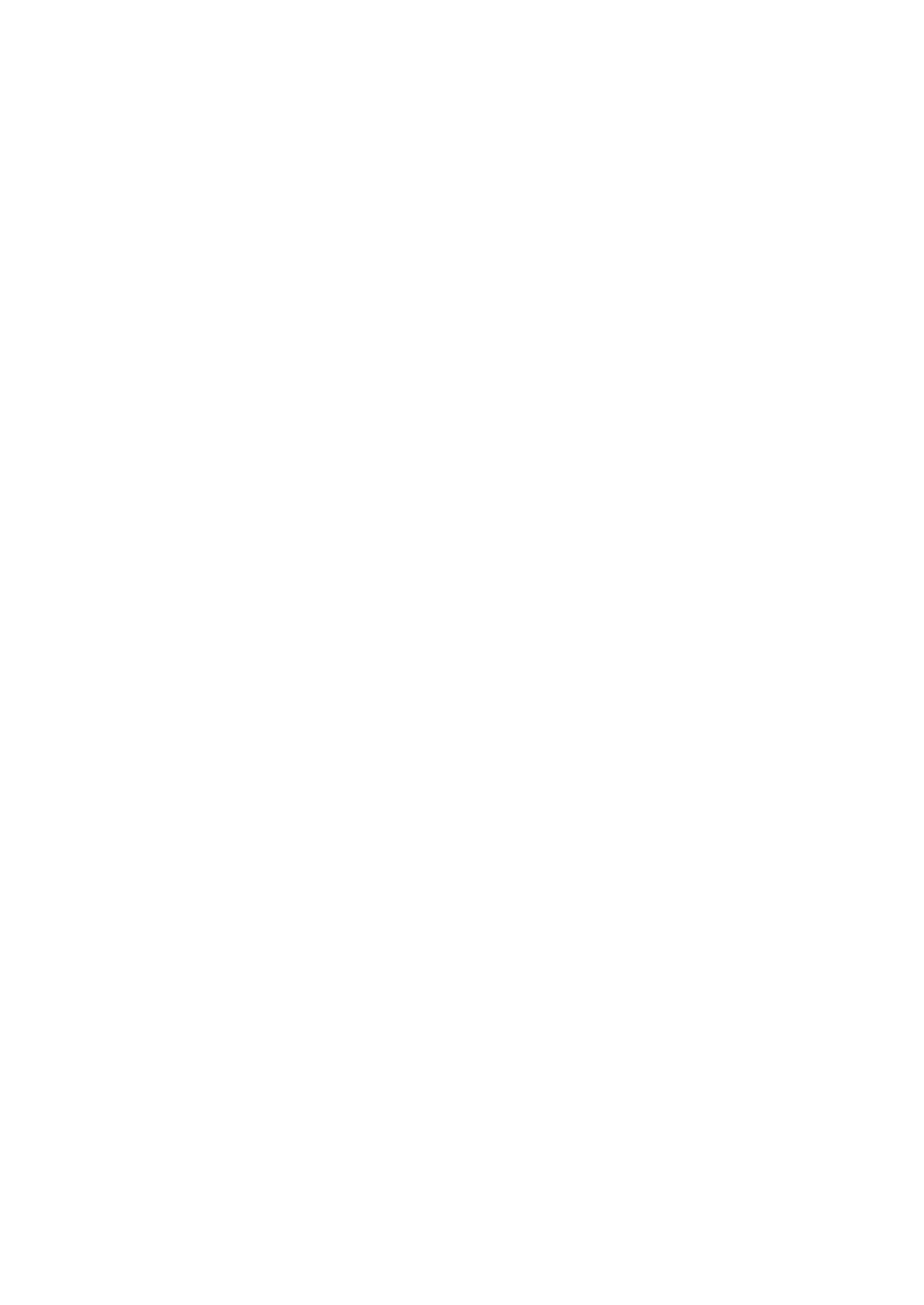# MODULE 08. IP in the Digital Economy

# **OUTLINE**

# LEARNING POINT 1: IP & e-commerce

- 1. Impact of e-commerce on IP
- 2. Challenges raised by the impact of e-commerce
	- (1) IP protection in software
	- (2) Online content distribution
	- (3) Domain name issues

# **LEARNING POINT 2: Creating website**

- 1. Outsourcing website development
- 2. Topics to be included in the agreement
- 3. Using material owned by others
- 4. Other mindful issues

# **LEARNING POINT 3: Choosing domain name**

- 1. Basics of domain name
- 2. How to choose domain name
	- (1) Choosing the Top‐level domain
	- (2) Choosing a good Second‐level domain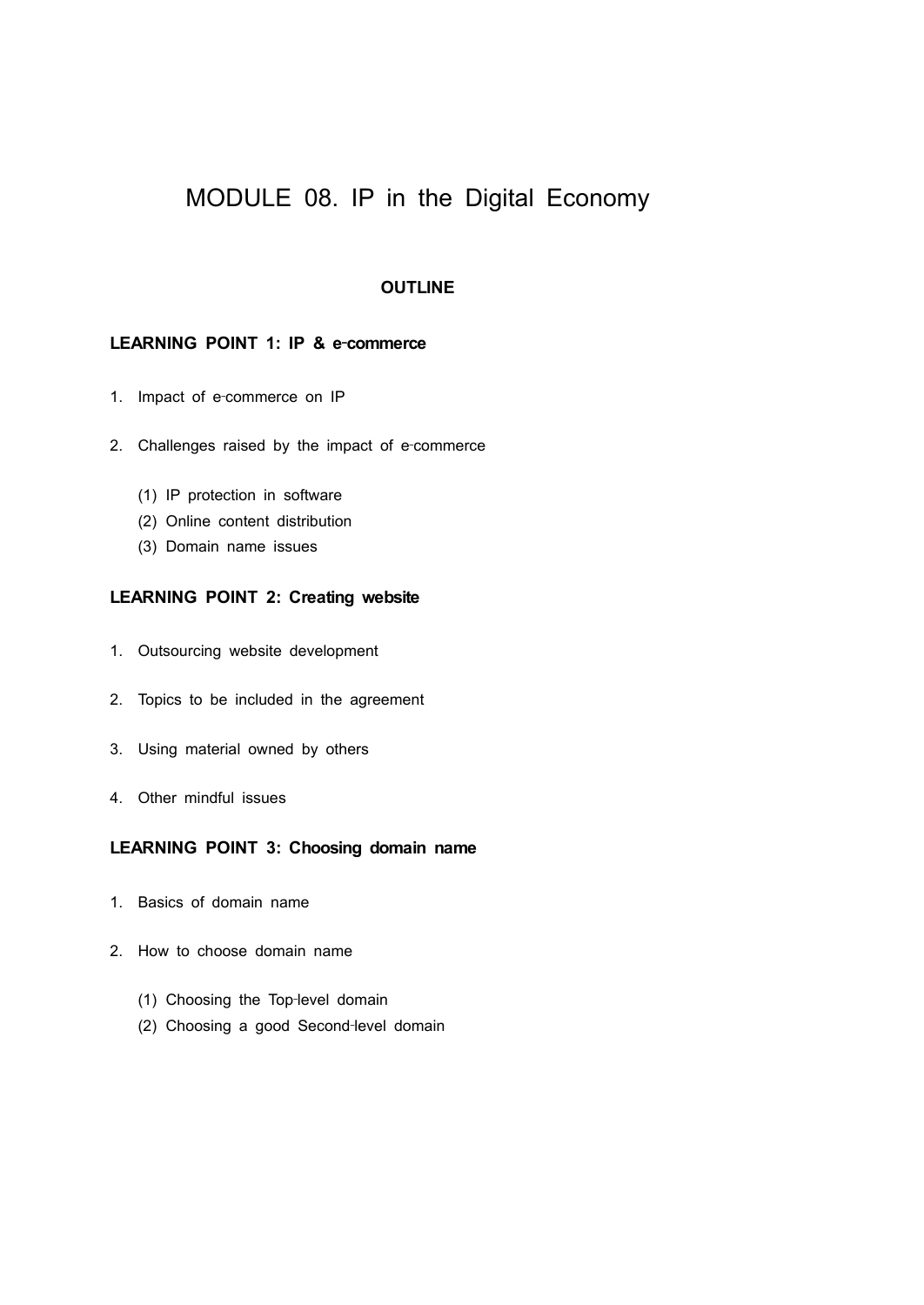- 3. Practical consideration
- 4. UDRP: One of the cybersquatting resolutions

# **LEARNING POINT 4: Protecting your website**

- 1. What elements of your website can be protected
- 2. How to protect your website
- 3. Taking actions against violations

# **INTRODUCTION**

With the dramatic rise in Internet usage for e-commerce the proper use of the tools of the IP system has become crucial for the orderly development of the digital economy.

In the online business environment, protection of IP assets plays a crucial role in the success of an e-commerce company.

# **LEARNING OBJECTIVES**

- 1. You understand the impact of digital environment and the challenges posed by it for managing IP rights.
- 2. You know what goes into a good website development agreement
- 3. You can select a legally safe and practically useful domain name
- 4. You know how to protect a website and its content, as well as how to avoid legal problems in the online environment.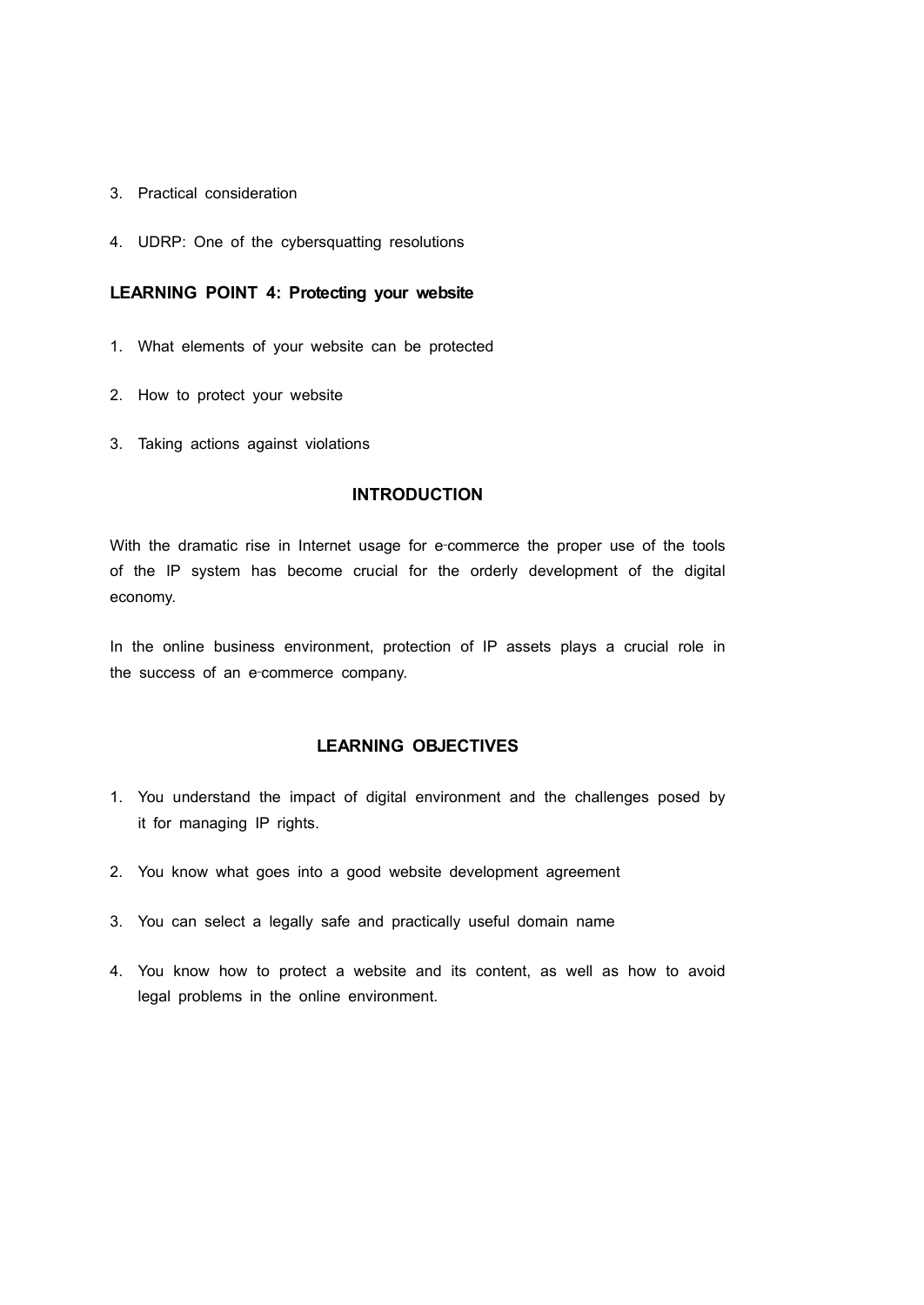# LEARNING POINT 1: IP & e-commerce

#### **1. Impact of e**‐**commerce on IP**

With the dramatic rise in Internet use, especially for e-commerce and information and knowledge exchange, the IP system becomes crucial for the orderly development of the digital society.

#### **(1) IP and online trade of products and services**

com enterprises and e-commerce businesses, more than other business systems, often involve selling products and services that are based on IP and its licensing. Music, pictures, photos, software, designs, training modules, systems, etc. can all be traded through new digital information technologies, such as the Internet. In this case, IP is the main component of value in the transaction. IP is important because the things of value that are traded on the Internet must be protected, using technological security systems and IP laws, or else they can be stolen or pirated and whole businesses can be destroyed.

#### **(2) IP and digital technologies**

IP is involved in making new digital technologies work. The systems that allow the Internet to function ‐ software, networks, designs, chips, routers and switches, the user interface, and so on ‐ are forms of IP and often protected by IP rights.

#### **(3) IP and online branding**

For e-commerce businesses, commercial branding is even more important than for traditional businesses. This is because customers are naturally cautious in an online environment, traders may be remotely located and there is little or no physical contact to reassure purchasers of your business' financial security and good faith. Trademarks are therefore an essential part of e‐commerce business, because branding, customer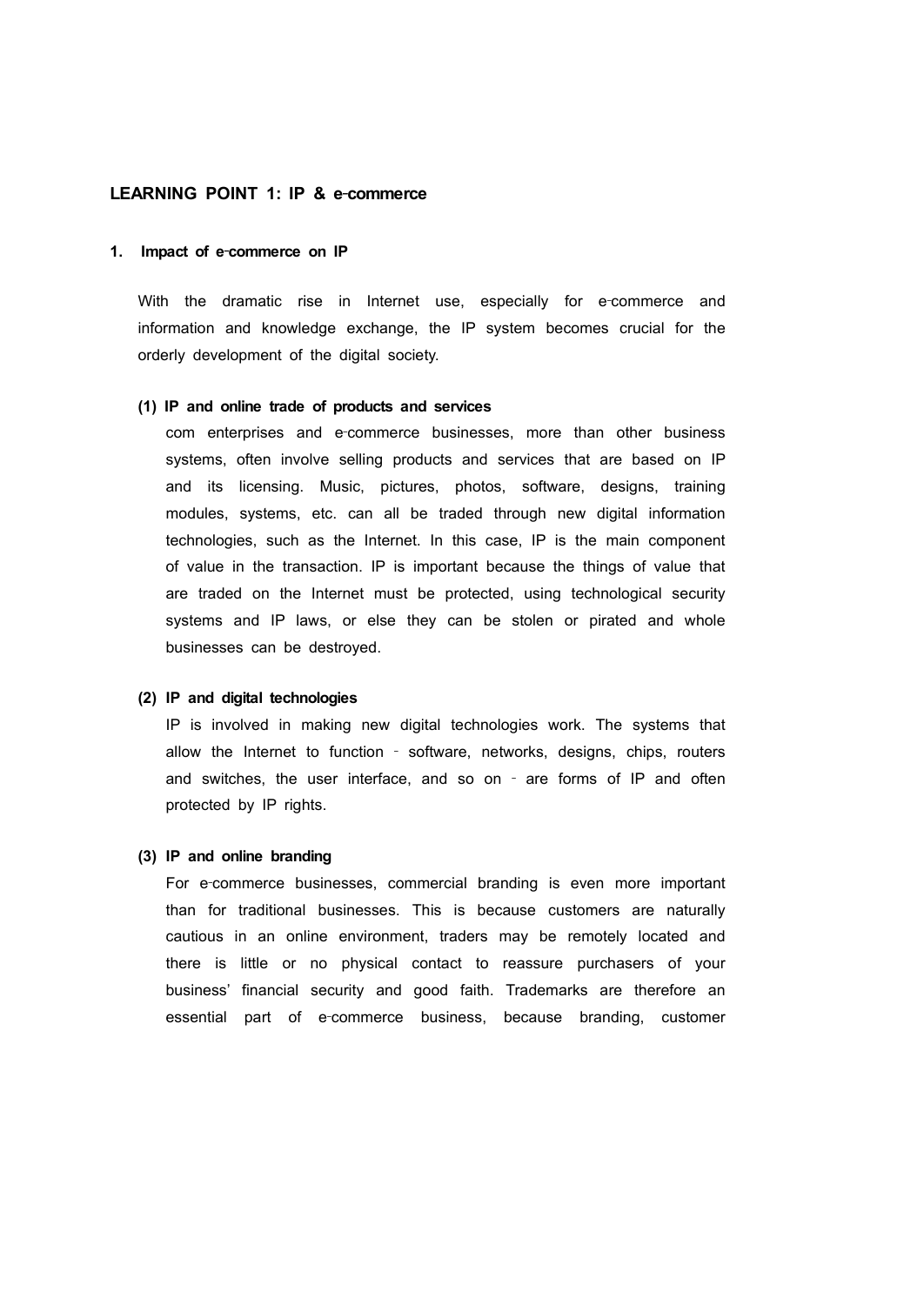recognition and goodwill are protected by trademarks and unfair competition law. But identity on the Internet goes beyond the trademark system, because of the role played by the Internet domain name system, which facilitates users' ability to navigate to your business site. Domain names, because they are easy to remember, also perform a function as business identifiers, in a manner similar to trademarks.

## **(4) IP and business value**

Businesses related to new digital technologies usually hold great deal of their value in IP. The valuation of such businesses will be affected by whether they have protected their IP. Many technology companies have patent portfolios and trademarks that enhance the value of their business.

## **(5) Relevance of patent licensing in e**‐**commerce**

So many different technologies are required to create a product that companies often outsource the development of some components of products, or share technologies through licensing agreement. Therefore web-based businesses often depend on patent licensing. The economics of new technologies depends on companies working together to share, through licensing, the opportunities and risks of business.

## **2. Challenges raised by the impact of e**‐**commerce**

#### **(1) IP protection in software**

Different types of IP rights may protect different components of a computer program.

#### a. Copyright

One of the most used forms to protect components of a computer program

## b. Patent

In some countries, inventions relating to software may also be protected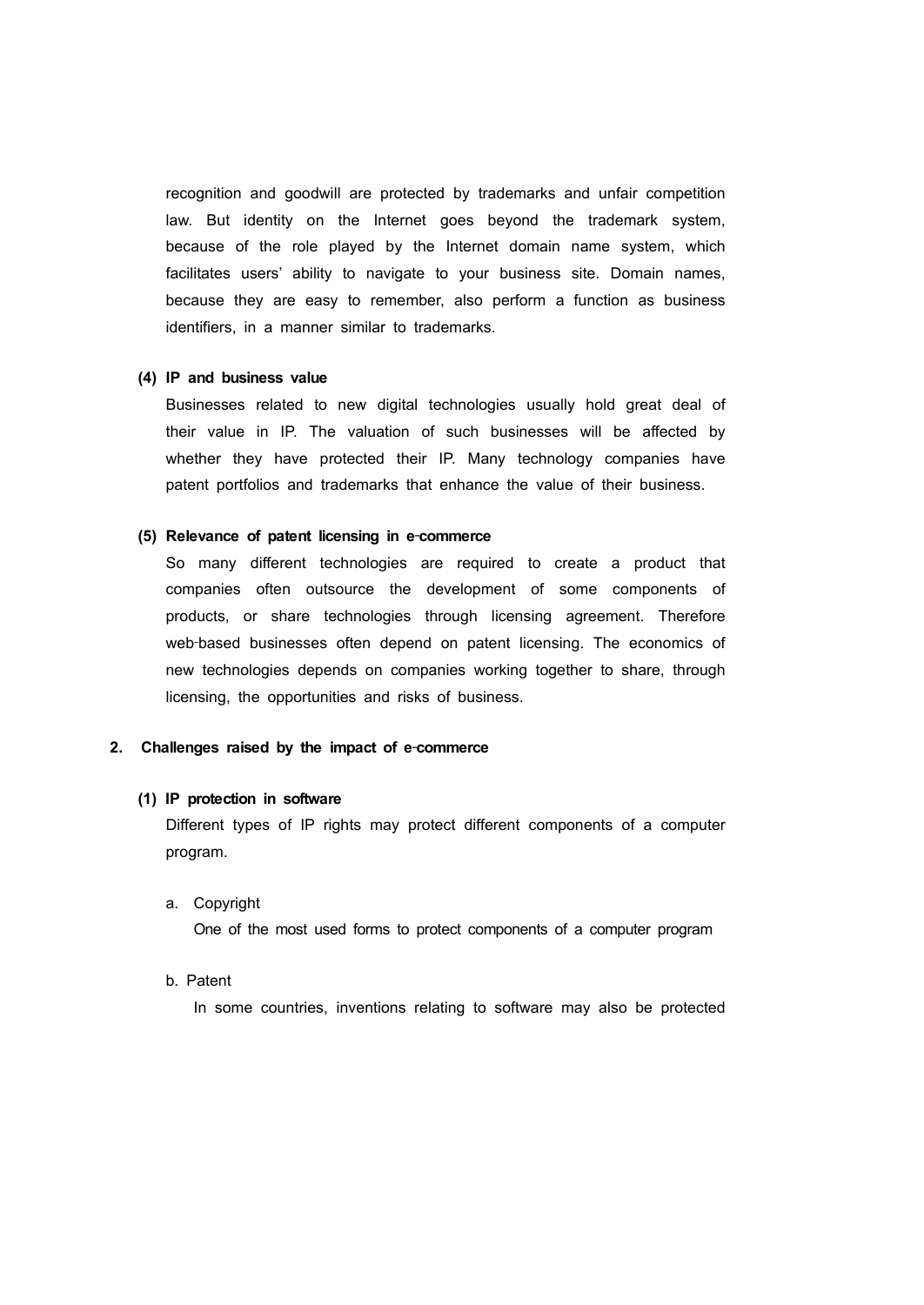by patents, while in others; software is explicitly excluded from patent protection.

c. Trade Secret

Many companies protect the source code of computer software as a trade secret.

d. Industrial Designs

Certain features created by computer software, icons on a computer screen, may be protected in some countries as industrial designs.

# **(2) Online contents distribution**

a. Illegal downloads

In recent years, there has been much publicity about the unlawful distribution of IP‐protected music, films, art, photos, scripts, and software ("content") on the Internet. These unauthorized downloads often violate national laws of copyright. Because of the ease with which digital files can be downloaded, unauthorized copying of content has been a major problem causing the loss of millions of dollars in revenue for the owners of these rights.

- b. As an e-commerce business, keep in mind
	-
	- to protect your IP rights on the Internet;<br>- never to distribute or permit downloads of third party content that does not belong to your company; and
	- put in place programs to make sure that your employees understand your company policies in this regard.

**More Reference 1**‐**1: Napster case (US)**

The first case to put an international spotlight on unauthorized downloading of music files. The case, which resulted in the court issuing a permanent injunction preventing Napster from operating its file sharing system, was a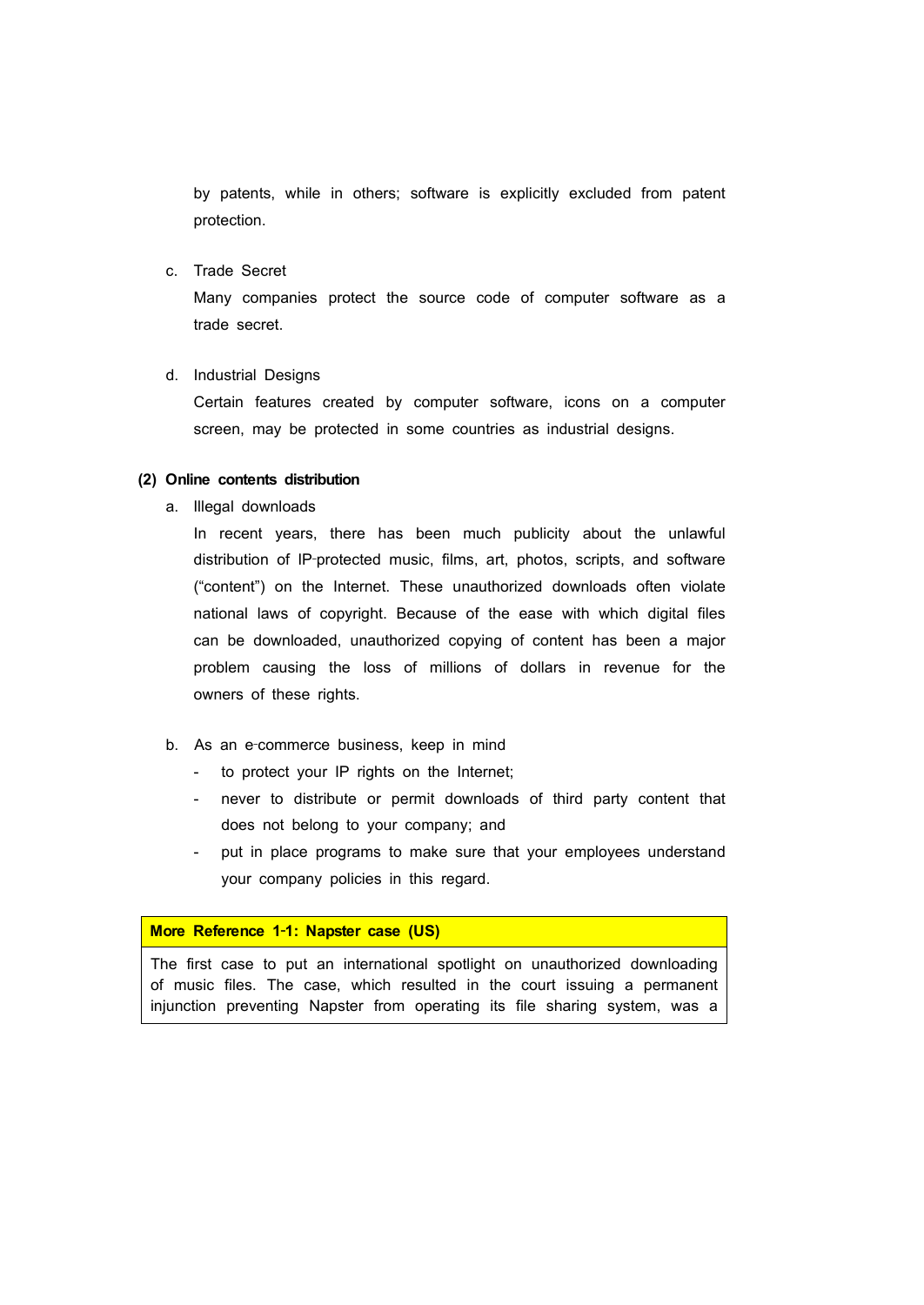"contributory infringement" case because the claim was that Napster facilitated illegal copying by users of the system, not that Napster copied the files itself. Other cases will continue to test the law in this area, and there may be different issues and different results in different jurisdictions,

Lesson of Napster:

- 1. Make sure you have a clear policy against unauthorized copying of files, or any actions that encourage or facilitate such copying;
- 2. Make sure that your employees do not gain access to or keep in their possession or on their systems any unauthorized copies of software or other content.;
- 3. Make sure that all your employees know about the company's policies against misuse of IP; and
- 4. Senior management should be responsible for reviewing company business practices on a regular basis to make sure that the policy is being followed. It is wise to assess situations in which a policy violation is found, to see if disciplinary action should be taken.

Your company should have a system of prevention, education and monitoring to make sure that employees are not knowingly or unknowingly using illegal copies of software.

How about Grokster of 2005? (the most recent P2P case in the US) Held: One who distributes device with object of promoting its use to infringe copyright, as shown by clear expression or other affirmative steps…is liable… Inducement Doctrine: Court found that inducement doctrine applies to a copyright infringement case.

## **(3) Domain name issues**

Surprisingly, many companies fail to make an informed choice when selecting their Internet addresses, or domain name. A domain name may be available and registerable, but that does not necessarily make it legally safe or practically useful. For example, the chosen domain name may conflict with the trademark rights or personality rights of someone else. Before establishing presence on the Internet for obtaining worldwide visibility, you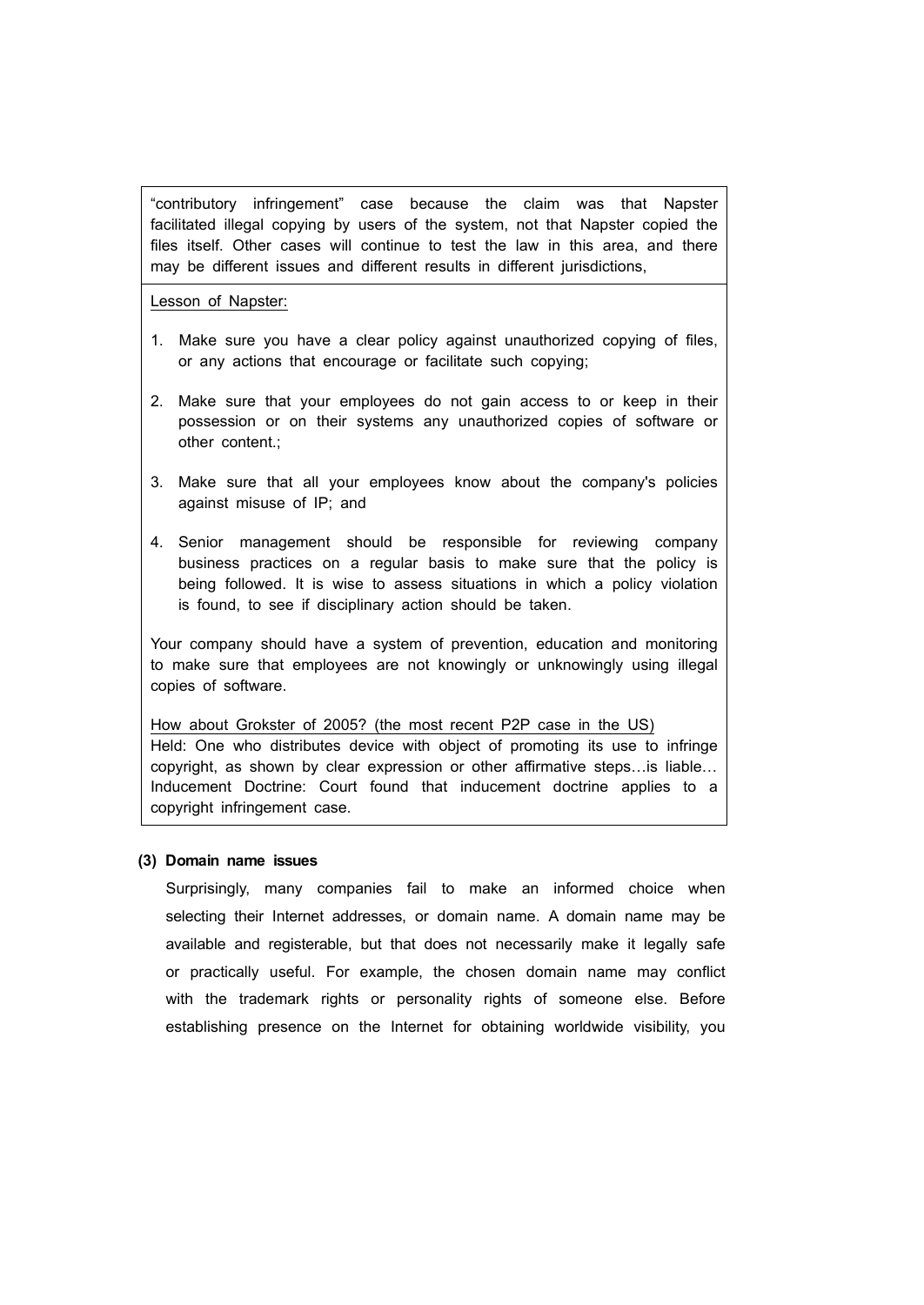need to understand the domain name system as such and its interface with the trademark system.

**More Reference 1**‐**2: IP concerns about international transaction in the digital economy** One of the most remarkable characteristics of the digital economy is that it occurs globally. IP may be used and licensed in many countries simultaneously. The global characteristic of Web-based businesses affects IP in a number of ways. 1. Jurisdiction (1) It is unclear which courts will have jurisdiction over disputes relating to e-commerce and IP. Also, laws affecting IP vary from country to country so levels of protection may be different; (2) The court may or may not take jurisdiction (legal control) over the case, depending on many factors such as connection of the case with the country. Another difficult issue is what law to apply, especially if the laws of the countries of the parties involved are different. 2. Enforcement International aspect involved in e-commerce further triggers enforcement issues. (1) It makes it difficult to find the infringer and enforce IP rights that are violated on the Internet; (2) Even if the lawsuit succeeds, it could be difficult to enforce a

# **LEARNING POINT 2: Creating website**

judgment in another country.

# **1. Outsourcing website development**

If your website has been developed by your employees who are employed for this purpose, then, in most countries, you (as the employer) would own the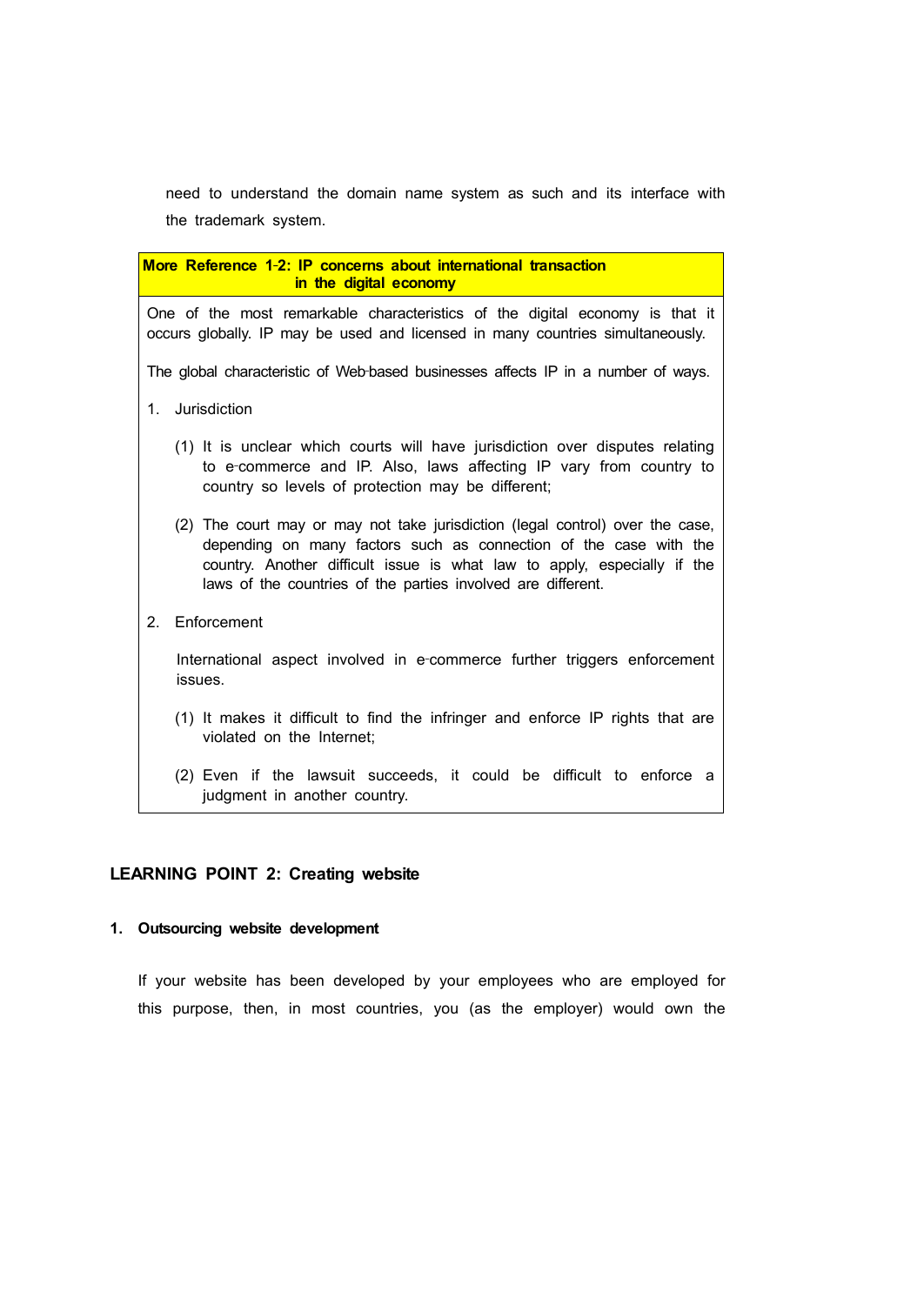copyright over the website, unless you otherwise agreed with your employees. However, for a small business, this is rarely the case.

Most companies outsource the creation of their website design and/or content to an outside contractor, and assume they own IP rights in it because they paid for the work. Beware! You may be surprised to find out that you do not own the IP rights in what has been created for you. Independent contractors (contrary to employees) usually own IP rights in the works they create – even if you have paid for it ‐, unless otherwise agreed in a written contract.

In practice, this means that the independent web developer will usually own copyright and other IP rights in the website, as well as in the design and elements contributing to that design (such as colors, gifs, jpegs, setup, hyperlinks, text coding). Without a valid, written agreement transferring to you all these rights, you may end up owning nothing except perhaps a non‐exclusive license to use your own site.

Example: You have your site created by a freelance web designer. There is no agreement transferring all rights to you, so the copyright belongs to the web designer (according to the national laws). A year later, you want to refresh your site and make some changes to its presentation. Under most copyright laws, you will need authorization from the web designer, and may be required to pay an additional fee, to substantially update your website. It is better to enter into a clear, written agreement with the website developer that spells out who owns IP rights in each element of the site.

#### **2. Topics to be included in the agreement**

When negotiating an agreement for the actual creation of your website with the website developer, you should have a clear long-term vision of the market for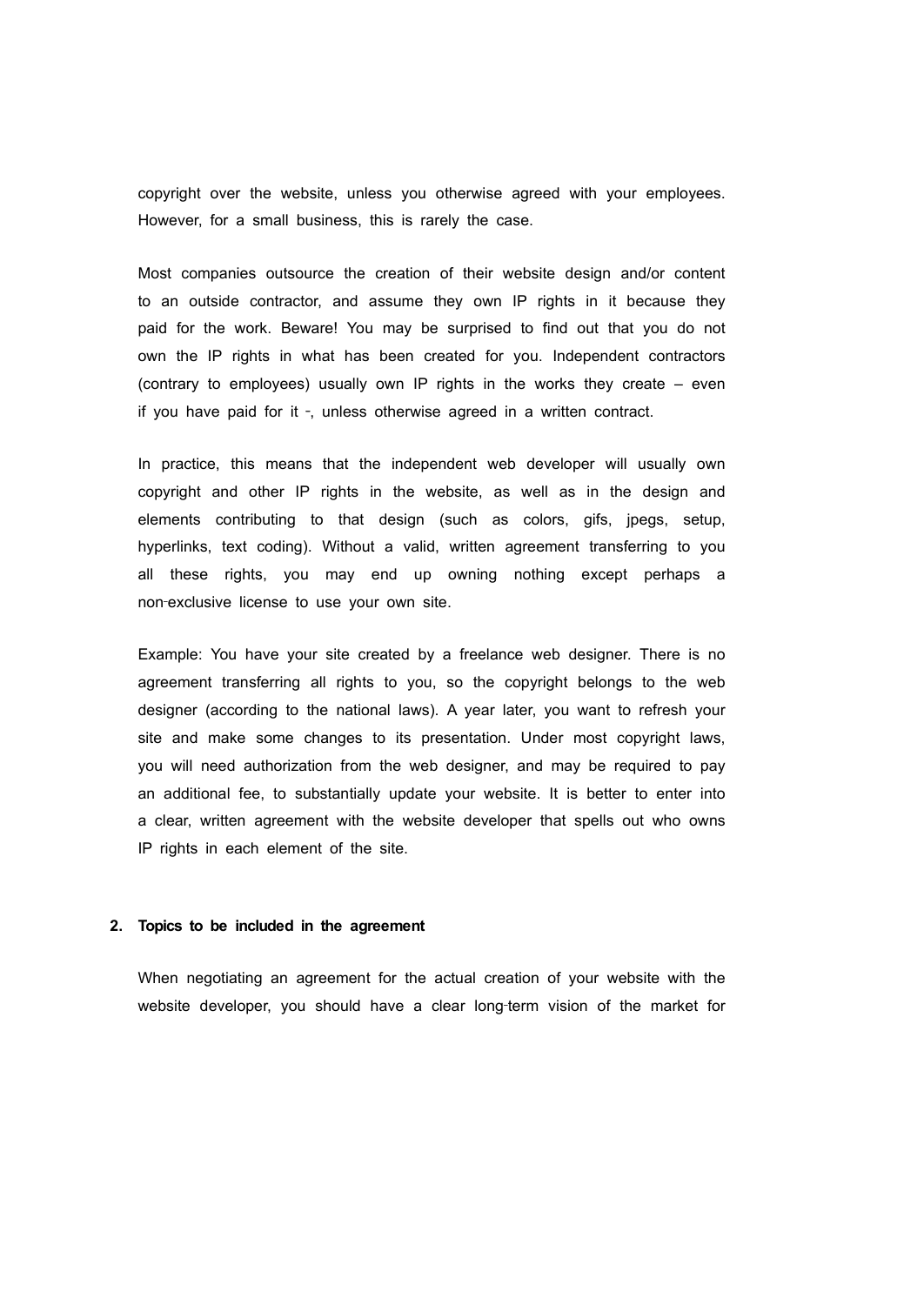your product or service. A good agreement should give you all the rights you need for the foreseeable future use of your website. Your web development agreement should at least deal with the following issues:

#### **(1) Scopes of work**

Specify exactly what will be developed.

- Will the developer be responsible not only for writing the computer code, but also for the design and appearance?<br>
- Will he register a domain name?<br>
- Will he provide consulting services?<br>
- Is he responsible for the maintenance and updating of your site?
- 
- 
- 

## **(2) Ownership of material**

Specify the ownership details of each element of your website. Make sure that you receive ownership rights or a license that is broad enough so that you can use the website design and software how and where you want after the web development agreement is terminated. Consider the following:

- Who owns IP rights in the different components of the website that are created by the website developer (e.g. computer code, graphics, text, website design, digital files used for creating the site, etc.)? As this is primarily a price issue, you should carefully contemplate what you need to own versus what you only need a license to use. National laws may impose mandatory requirements for transferring the IP rights; make sure your agreement complies with such conditions.
- Who owns IP rights in material that you have provided to the website developer for use on the website? It is normally the case that you will supply trademarks, product logos, literary information and other subject matter that is owned by you. It would be prudent to include a list of website elements wherein your ownership of such material is clearly confirmed.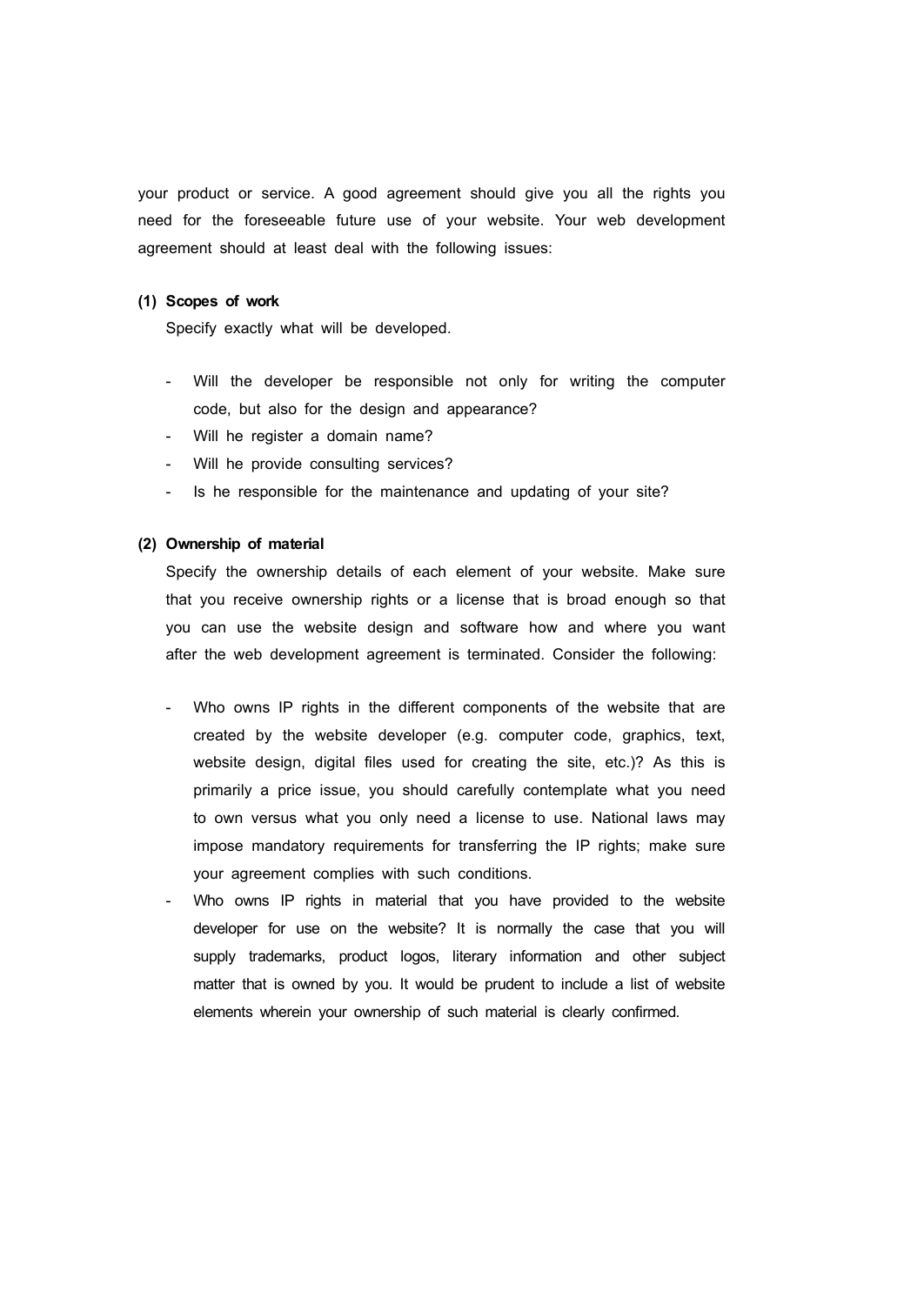- What can you do with the elements in which the website designer owns IP rights? Do you have the right to sublicense, make changes, etc.? Remember that you will need permission from the original website developer to modify your website. If it is important to you that you can update the website yourself, or have it updated by another website developer, then you should make sure you obtain a perpetual license to make modifications to the site.
- Who is responsible for getting permission to use third party material like text, trademarks or software in which someone other than you or the website developer owns IP rights?<br>Who owns IP rights in the software that displays your website and runs
- the components of your website? If the developer (or a third party) retains ownership and you only receive a license that is specific to your intended use, make sure the scope of the license is broad enough to switch developers and operating systems, to expand the use of the sites to additional business entities, etc.
- Can the website developer use the design as a model for other websites? Can he license the software or any other things built into your site to your competitors?

#### **(3) Warranties**

Each party should warrant that it owns or has permission to use any material that it provides for the website and that the contents do not violate any law or regulation.

#### **(4) Maintenance and update**

Maintenance of the site includes such things as changes, updates, troubleshooting or repairs. You should detail the level of maintenance and the price terms. Will the developer update your site and if so, how often? What kind of endeavor is he responsible for? What kind of actions will he take when the service interrupts or breaks down?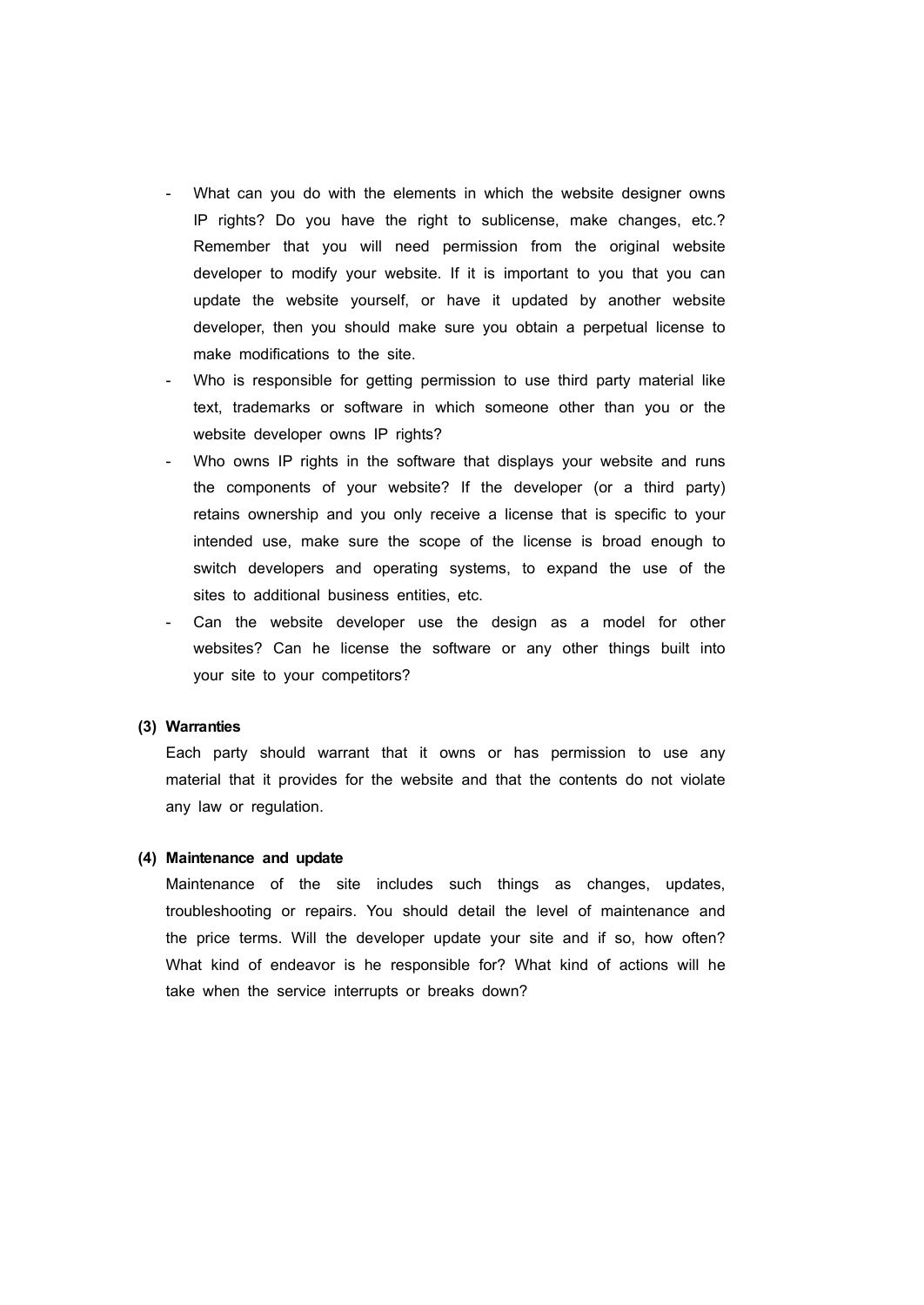## **(5) Confidentiality**

While divulging confidential information about your business or allowing access to your facilities, you should include a confidentiality or non‐disclosure clause in your web development agreement. This can protect you against unauthorized disclosure of your trade secrets.

## **(6) Liability**

Who will bear the responsibility for the links to other sites, the designation of keywords and metatags? Who will be liable in the event of any trademark or other claims?

## **(7) Others**

Your website development agreement will also need to include clauses related to fees and payment, timetable for delivery of the website, indemnification, disclaimers, limitation of liability, jurisdiction and applicable law, etc.

|                                                                         |                | More Reference 2-1: Checklist for drafting a development agreement                                                                                                                                                     |  |  |  |  |
|-------------------------------------------------------------------------|----------------|------------------------------------------------------------------------------------------------------------------------------------------------------------------------------------------------------------------------|--|--|--|--|
| When you draft a web development agreement, check the following issues. |                |                                                                                                                                                                                                                        |  |  |  |  |
| Item                                                                    |                | Content<br>Mark                                                                                                                                                                                                        |  |  |  |  |
| Scope of<br>Work                                                        | 1              | Will the developer be responsible no only for<br>writing the computer code, but also for the<br>design and appearance?                                                                                                 |  |  |  |  |
|                                                                         | $\overline{2}$ | Will he register a domain name?                                                                                                                                                                                        |  |  |  |  |
|                                                                         | 3              | Will he provide consulting service?                                                                                                                                                                                    |  |  |  |  |
|                                                                         | 4              | Is he responsible for the maintenance and<br>updating of your site?                                                                                                                                                    |  |  |  |  |
| Ownership of<br>material                                                | 5              | Who owns IP rights in the different components of the<br>website that are created by the website developer?<br>(e.g. computer code, graphics, text, website design,<br>digital files used for creating the site, etc.) |  |  |  |  |
|                                                                         | 6              | Who owns IP rights in material that you have<br>provided to the website developer for use on<br>the website?                                                                                                           |  |  |  |  |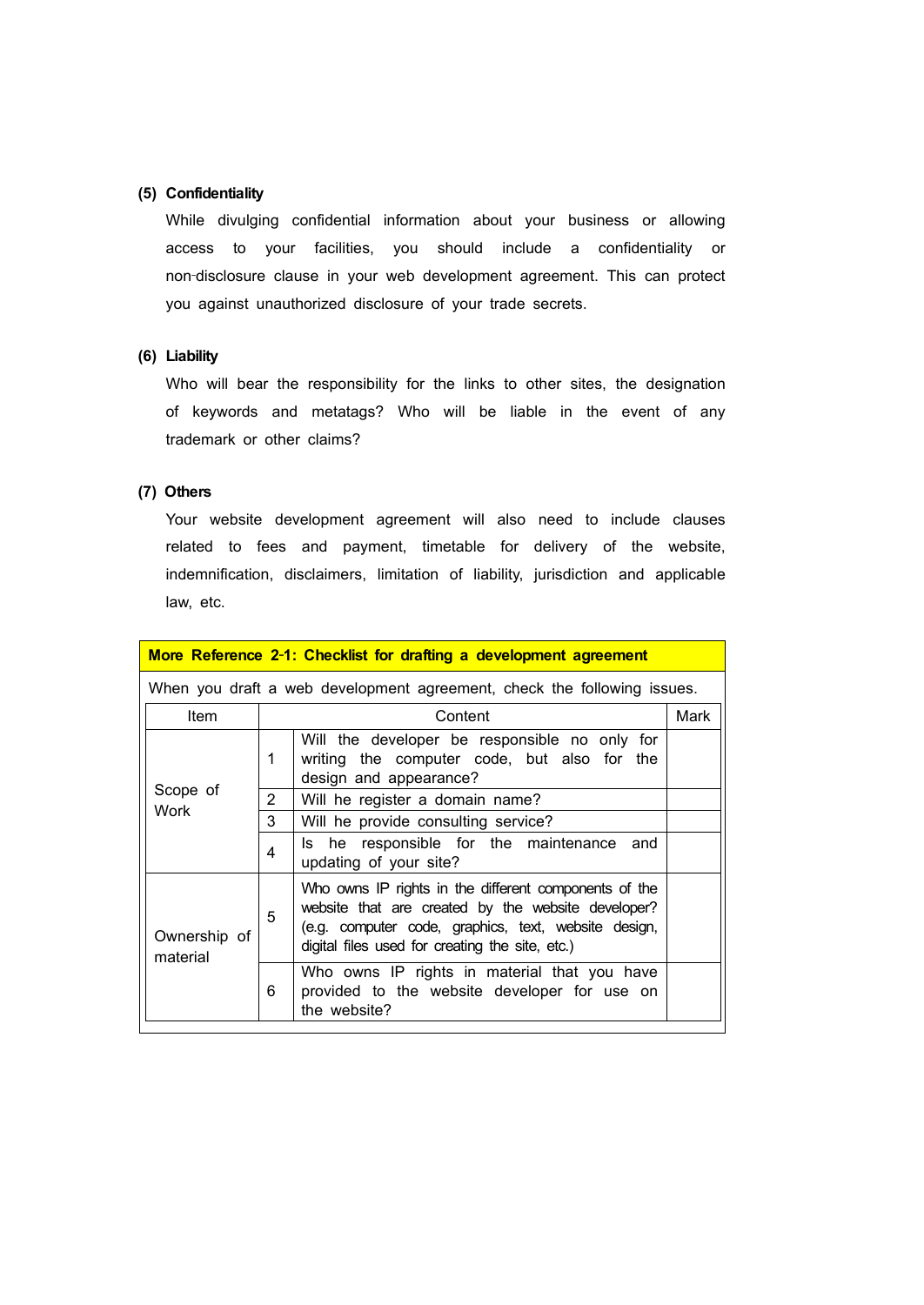|                         | $\overline{7}$  | What can you do with the elements in which<br>the website designer owns IP rights? Do you<br>have the right to sublicense, make changes,<br>etc.?                                                       |  |  |  |  |
|-------------------------|-----------------|---------------------------------------------------------------------------------------------------------------------------------------------------------------------------------------------------------|--|--|--|--|
|                         | 8               | Who is responsible for getting permission to use<br>third party material like text, trademarks<br><sub>or</sub><br>software in which someone other than you or<br>the website developer owns IP rights? |  |  |  |  |
|                         | 9               | rights<br>Who<br>owns<br>IP<br>in<br>the<br>software<br>that<br>displays your website and runs the components<br>of your website?                                                                       |  |  |  |  |
|                         | 10              | Can the website developer use the design as a<br>model for other websites? Can he license the<br>software or any other things built into your site<br>to your competitors?                              |  |  |  |  |
| Warranties              | 11              | Does each party warrant that it owns or has<br>permission to use any material that it provides<br>for the website?                                                                                      |  |  |  |  |
|                         | 12 <sup>2</sup> | Does each party warrant that the<br>website<br>contents do not violate any law or regulation?                                                                                                           |  |  |  |  |
| Maintenance<br>& Update | 13              | Will the developer update your site and if so,<br>how often?                                                                                                                                            |  |  |  |  |
|                         | 14              | What kind of endeavor is he responsible for?                                                                                                                                                            |  |  |  |  |
|                         | 15              | What kind of actions will he take when the<br>service interrupts or breaks down?                                                                                                                        |  |  |  |  |
| Confidentiality         | 16              | Is there a confidentiality or non-disclosure clause<br>in your web development agreement?                                                                                                               |  |  |  |  |
| Liability               | 17              | Who will bear the responsibility for the links to<br>other sites, the designation of keywords and<br>metatags?                                                                                          |  |  |  |  |
|                         | 18              | Who will be liable in the event of any trademark<br>or other claims?                                                                                                                                    |  |  |  |  |
| <b>Others</b>           | 19              | Fees and payment                                                                                                                                                                                        |  |  |  |  |
|                         | 20              | Timetable for delivery of the website                                                                                                                                                                   |  |  |  |  |
|                         | 21              | Indemnification, Disclaimers, Limitation of liability                                                                                                                                                   |  |  |  |  |
|                         | 22              | Jurisdiction and applicable law                                                                                                                                                                         |  |  |  |  |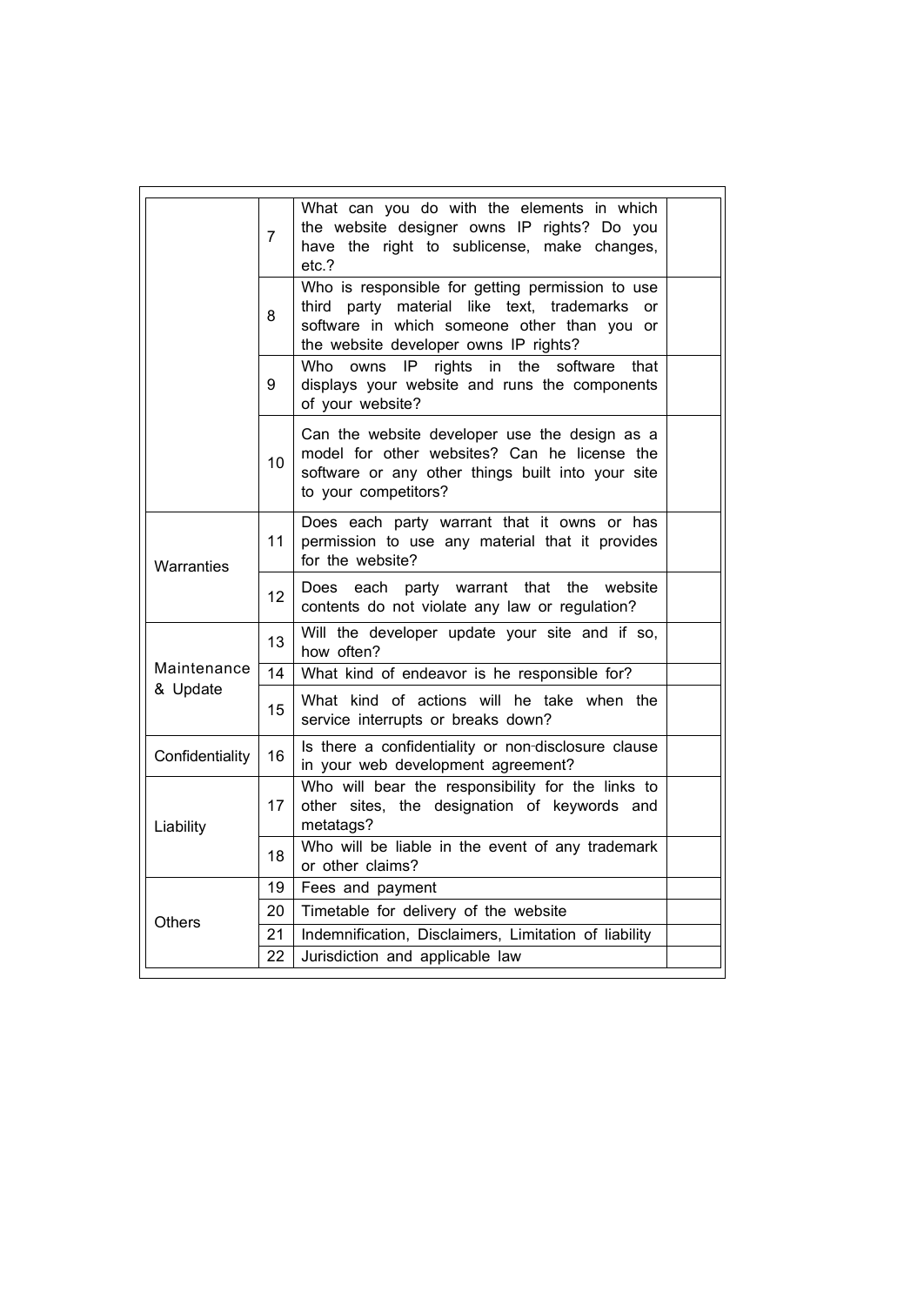#### **3. Using material owned by others**

Current technology makes it fairly easy to use material created by others ‐ film and television clips, music, graphics, photographs, software, text, etc. – in your website. The technical ease of using and copying these works does not give you the legal right to do so. Using material without getting permission ‐ either by obtaining an "assignment" or a "license" ‐ can have dire consequences.

#### **(1) Technical Tools**

If you are using a search engine or other technical Internet tool for your website, make sure that you have a written license agreement, and get it checked over by a lawyer before you sign it and before any design or installation of the site begins.

## **(2) Software**

Packaged software is often licensed to you upon purchase. The terms and conditions of the license (called "shrink‐wrap licenses") are often contained in the package, which can be returned if you do not agree with them. By opening the package you are deemed to have accepted the terms of the agreement. Alternatively, the licensing agreement is sometimes included inside the packaged software or on the webpage from which you can install or download the software. Each time an end user install or download the software, he/she may have an option to agree to the license terms. A "click-wrap license" requires an end user to manifest his or her assent by clicking an "ok" button on a dialog box or pop-up window. A user manifests a rejection by clicking cancel or leaving. In all cases, you should check the licensing agreement to find out what you may and may not do with the software you have bought. In addition, there may be exceptions in your national copyright law that allow you to make certain uses of the software without permission, such as making interoperable products, correcting errors, testing security and making a backup copy.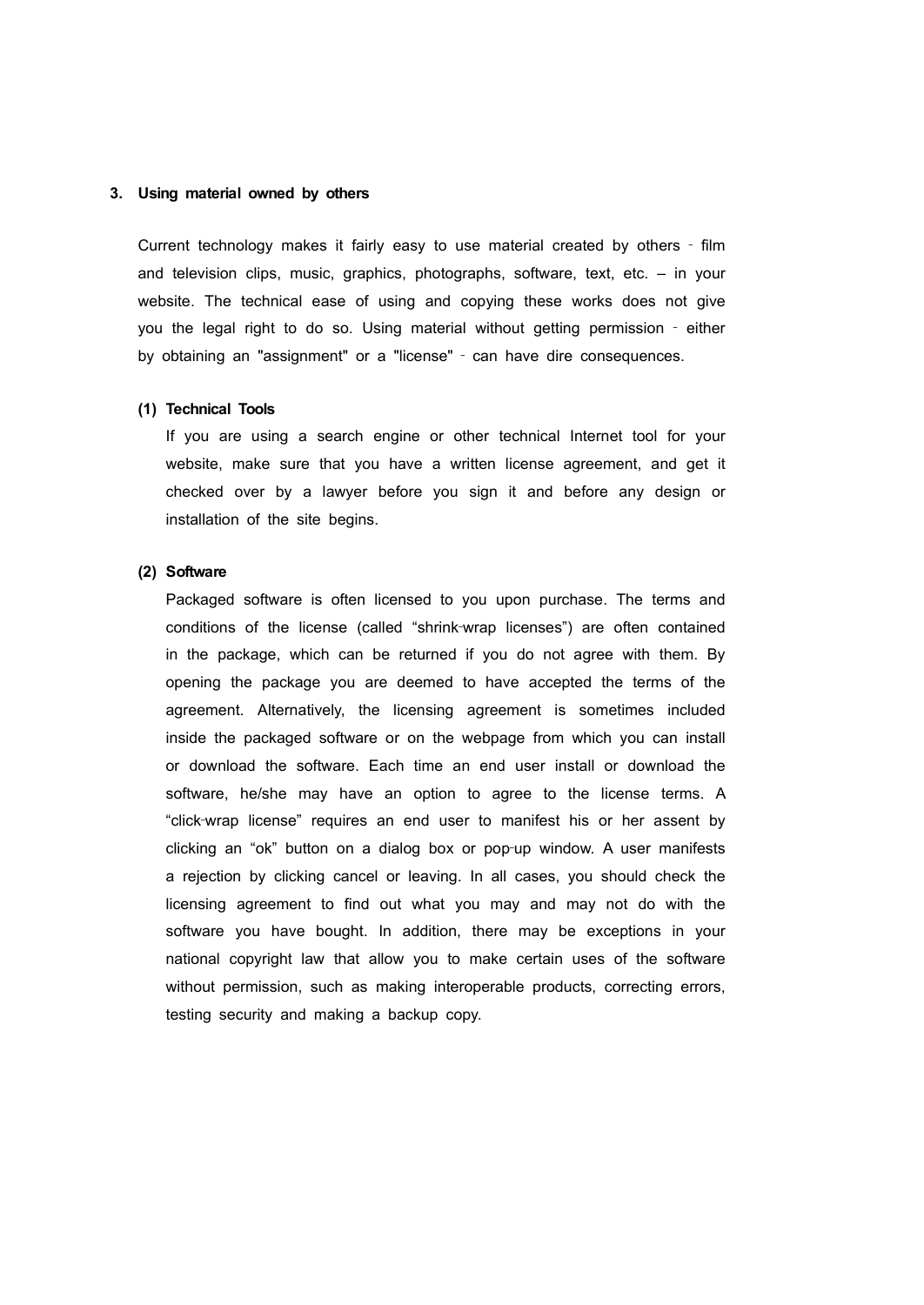## **(3) Copyrighted works**

## a. General

If you want to put up any written material, photos, videos, music, logos, art work, cartoons, original databases, training manuals, drawings, etc. on your website that was created by someone else and whose copyright has not expired, you usually need a written permission from the copyright owner. Even if you use just a part of a copyrighted work, you will generally need authorization. Note also that material on the Internet or stored on web servers is protected by copyright in the same way as works published through any other means. Just the fact that you obtain material from the Internet does not mean that you can download or reproduce it freely.

## b. Collective management organization

Finding the copyright owner and obtaining all necessary licenses is not always an easy task. The best way is probably to see if the work in question is registered in the repertoire of the relevant collective management organization or clearinghouse, which considerably simplifies the process of obtaining licenses.

## c. Moral rights

In most countries, when you use a copyrighted work in your website, you also have the legal obligation to respect the moral rights of the author. You must make sure that:

- The author's name appears on the work; and
- The work is not used or changed in a way that would tend to damage the author's honor or reputation.

#### d. Photographs

Special care should be taken when using photographs on your website. In addition to the authorization of the copyright owner of the photograph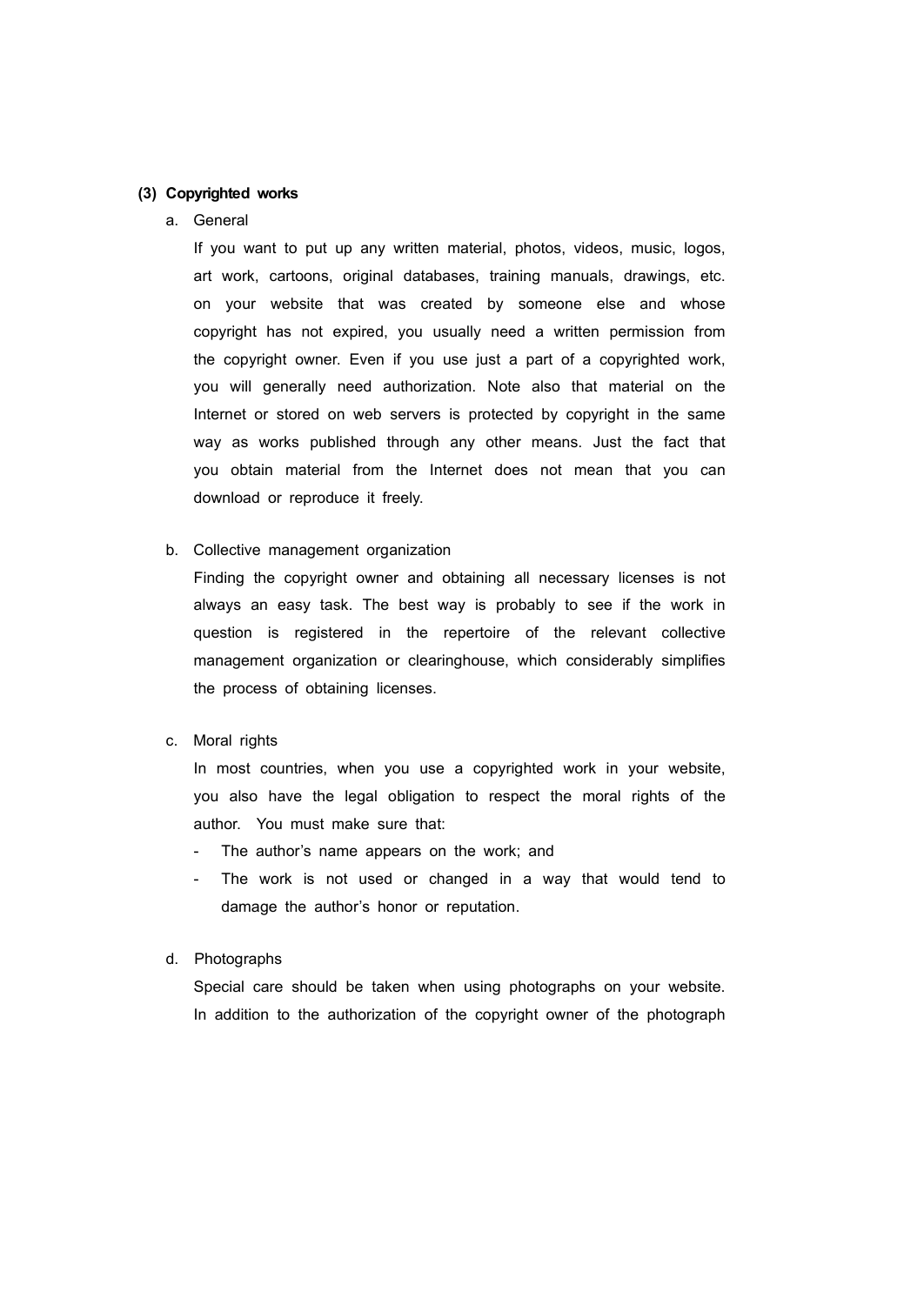(usually the photographer), you may also need separate permission to use the subject matter depicted in the photograph. For example, if the photograph is of a person, you may need the permission of the person depicted in the photograph to use his/her likeness; for a photograph of a copyrighted artwork, you will need clearance of the artist; and for photographs of buildings, you may need, in certain jurisdictions, clearance from the architect.

## e. Public domain material

Given the somewhat laborious task of tracking down copyright owners and negotiating licenses, website developers and businesses that create their own website often use material that is in the public domain. There are numerous institutions (libraries, national archives, collective management organizations) and online portals that have databases with public domain works.

There are also excellent portals that offer online licenses for different types of works. Some artists and companies even release their artwork, photos, backgrounds, wallpapers, banners, logos and other material as free for certain uses. Such material is often called clipart, freeware, shareware, royalty-free work or copyright-free work. However, do not assume that you can distribute or copy freeware without limitation. Read the applicable license agreements first to see what uses can be made of these works.

#### **(4) Trademark**

Many websites contain discussions of products and services of other companies. There is usually nothing wrong with identifying competitors' products on your website by using their trademarks. However, you should avoid using a trademark in a way that might cause confusion among consumers as to the source or sponsorship of the webpage. Such use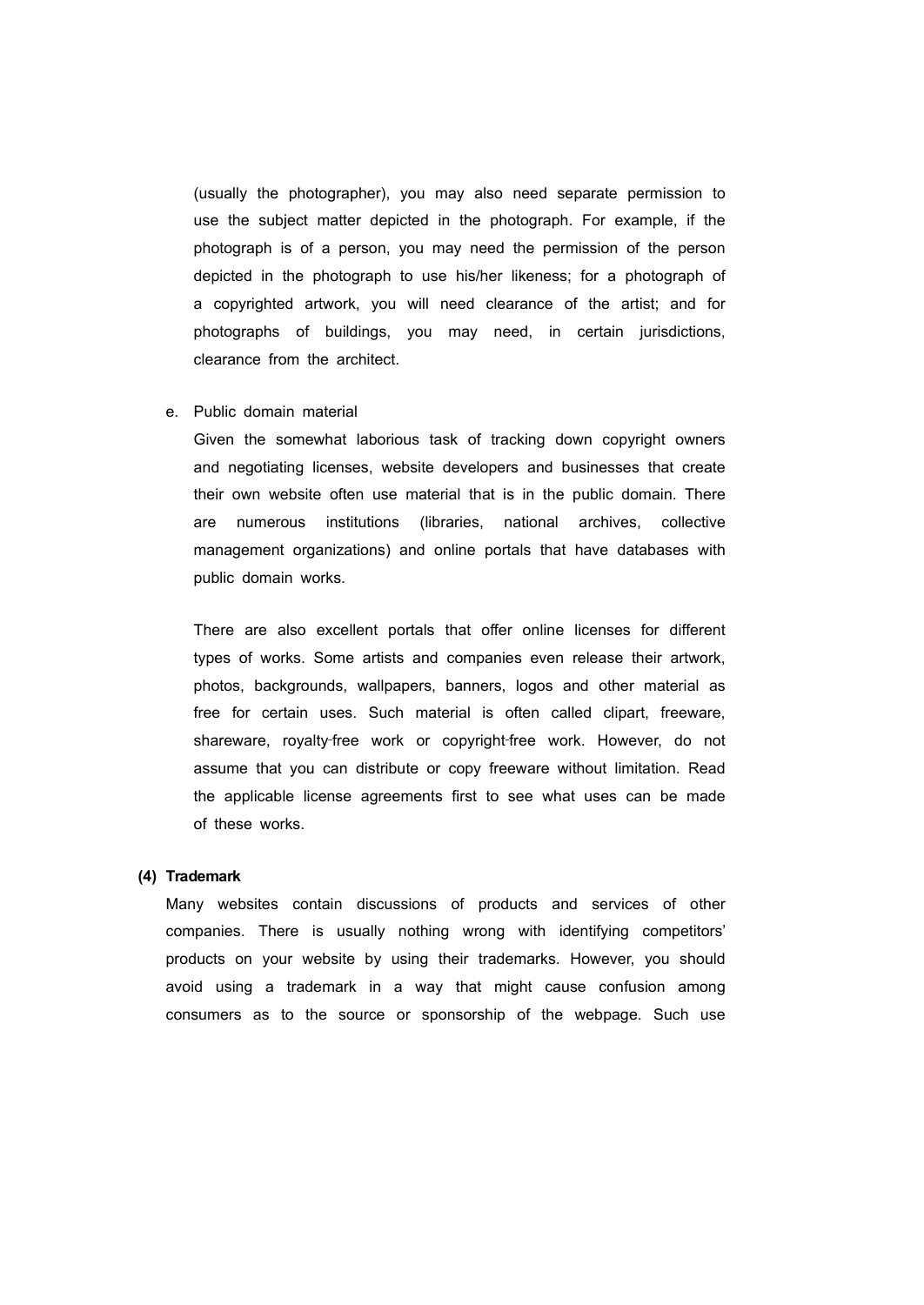might well constitute trademark infringement or an act of unfair competition. Some Internet practices may raise trademark issues, such as metatagging, linking & framing, and using trademarks in domain names. You should be careful to check the law that applies to your business on this issue and to ensure that you have permission to show trademarks owned by other companies, if the law requires it.

## **(5) Other's likeness**

In many countries, the name, face, image or voice of an individual are protected by publicity and privacy rights. The area of protection is regulated differently in various national legal systems. Before using such elements on your website, it would be advisable to check the applicable laws and to request permission, if needed.

## **(6) Other mindful issues**

- a. Linking
	- General

Hyperlinks to other websites are a useful service to your customer, but in many countries there is no clear law on when and how you can use links. In most cases, links are completely legal and no permission is needed from the linked site to include a link. However, some types of links can create legal liability:

Links that lead web users to sites containing illegal content (a pirated copy of a song, perhaps, or an unlawful software program) may subject you to legal liability.

Links that comprise a company's logo (for example, using the Nike logo) may violate copyright, trademark or unfair competition laws. It makes sense to get permission for them.

Deep link

Deep links mean links that go straight to a specific page other than a website's home page. For example, instead of linking to the home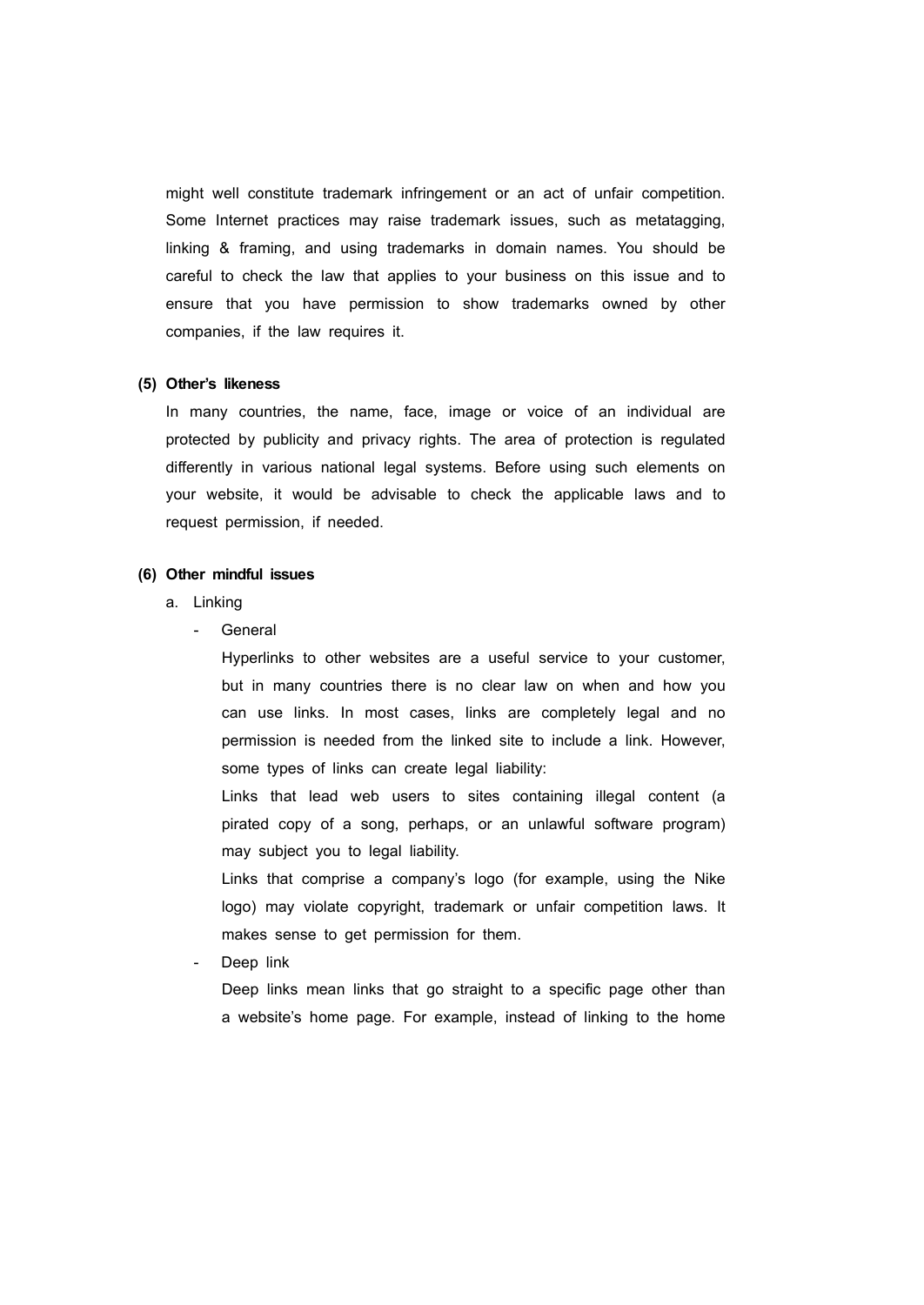page of a newspaper, a deep link might take the user directly to a newspaper article within that site. Deep linking is generally not allowed if it is a way of bypassing a subscription or payment mechanism, or if it is expressly forbidden by the site itself. It is necessary in such cases to obtain permission.

**Framing** 

It means that you divide your webpage into separate framed regions and display the contents of someone else's site within a frame at your site. The difference with normal linking is that the user is linked to another website in such a way that it is not obvious that what he is viewing is from another website. Inlining or mirroring occurs when you incorporate (or "inline") a graphic file from another website into your own website. For example, a user at your website can, without leaving your site, view a picture featured on another site. Framing and inlining are controversial practices, because they can create the impression that the information belongs to the website doing the framing or inlining. Always get written permission before doing this.

## b. Metatagging

Metatags are keywords or phrases embedded in a website's HTML code, which are invisible to the visitors of the website but are read by some search engines. In theory, metatags allow website developers to provide information making search engines more efficient. However, instead of using terms that properly describe the site, some website developers place the names of competing companies in their metatags. For example, a small chocolate shop may bury the famous trademark "Godiva" in a metatag. Then, anyone searching for "Godiva" would be directed to the chocolate shop's site. This kind of deceptive use of another company's trademark in a metatag may constitute unfair competition or trademark infringement.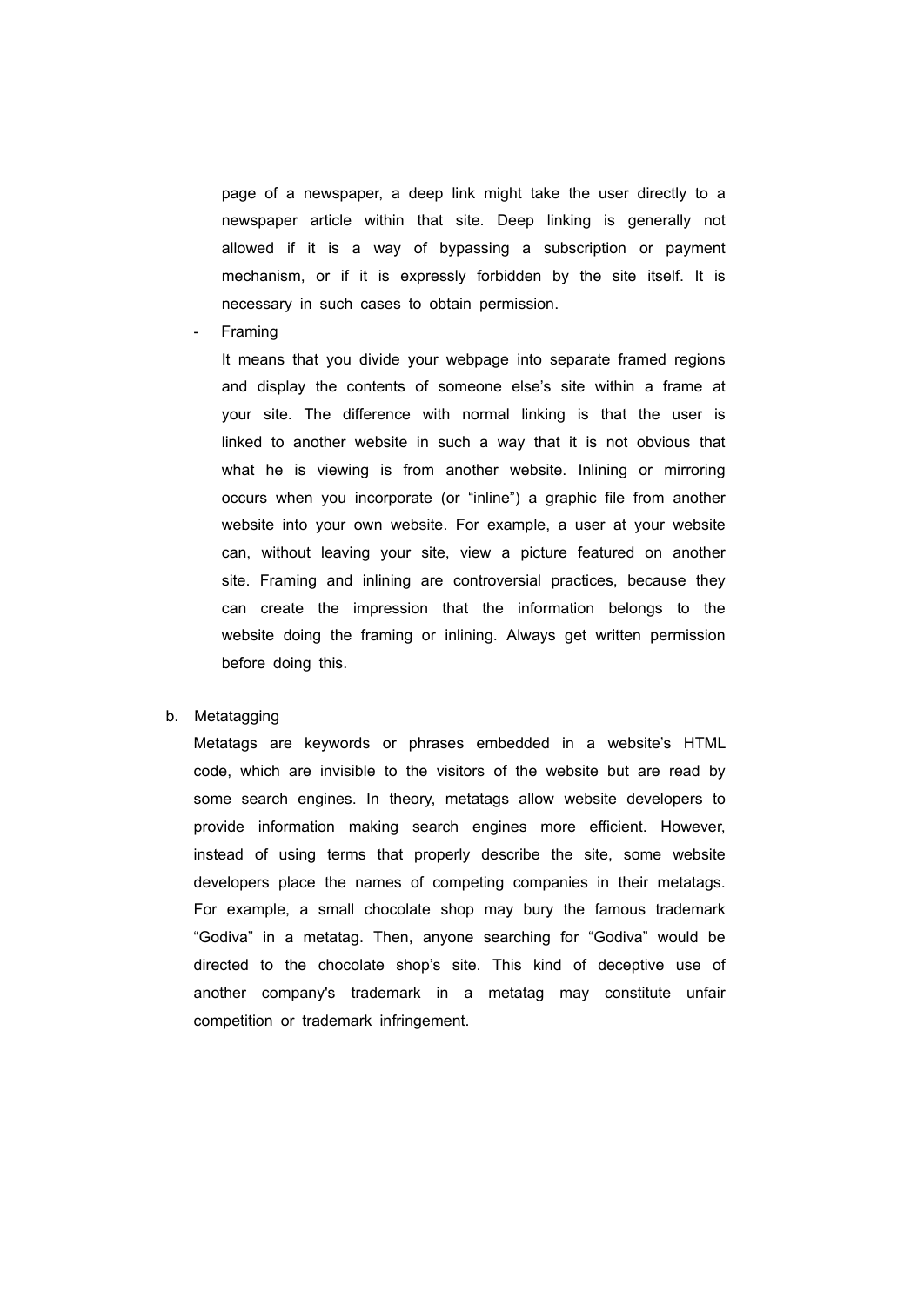- c. Personal information treatment
	- Privacy policy

If your website collects personally identifying consumer information, such as names, addresses, e-mail addresses, gender and professions, be sure you protect the privacy of such information. National Data Protection or Privacy laws may put limits and obligations on the collection, use and disclosure of personal information. You need to have a clear privacy policy on your site, and train and supervise all employees with access to such information.

- d. Terms and Conditions/ disclaimers
	- Terms and Conditions

If you sell products or services on your website, or allow users to download software, you may have specific agreements posted on your site that contain warranty information or disclaimers, limits on your liability and other significant terms. Generally, for a person to be bound by the terms of an agreement, he must indicate in some way that he agrees to the terms. If you wish for terms in your online licenses and other agreements to be enforced, your website must be structured so that the agreement terms are reasonably apparent and users have the opportunity to review and agree to the terms, or to disagree and opt out, before proceeding through the site. Additionally, there should be a mechanism for users to indicate their assent.

Notices and Disclaimers

Notices and disclaimers (A disclaimer is a statement waiving liability for a potentially unauthorized activity or denying an endorsement for or from another site.) are rarely a cure‐all for legal claims, but if a notice or disclaimer is prominently displayed and clearly written, it may limit or even prevent your liability. Your notices and disclaimers should be tailored to fit the specifics of your website. For instance, if your website posts reviews of tennis rackets and offers links to resellers,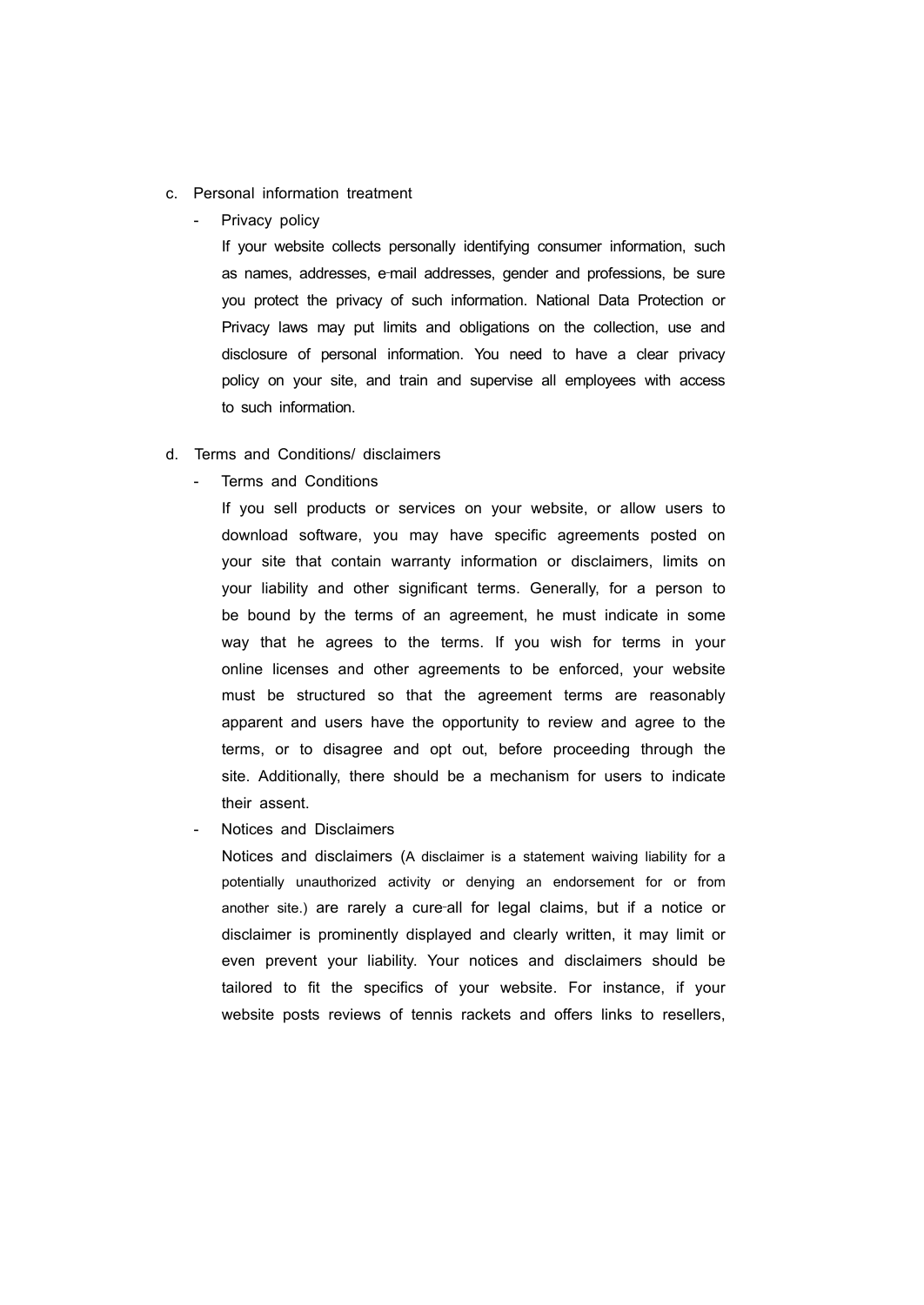you might post a disclaimer in a visible place on your site stating "If this site provides links to other sites, the owner of this site is not liable for any information on or practices of the linked sites, nor does a link indicate any association with or endorsement by the linked site to this site."

## **<Practical tips>**

The best practice is to have the agreement appear on the screen as the first step of the ordering or downloading process. The user should be required to scroll through to the bottom of the agreement and click an "I accept" button before he can access to the site. This scrolling through and clicking assent process will help ensure that your agreement is an enforceable "click‐wrap" agreement.

## e. Other issues

It would be prudent to consult Internet lawyer to make sure your web site complies with the applicable laws especially on the following issues.

Marketing and advertising online

If you place advertising on your site, what issues should your online advertising agreement cover? Are there any specific laws and regulations you must comply with?

Are your marketing practices legal? For example, comparative advertising, unsolicited e-mails and bonus or discount schemes are forbidden in some countries.

- Infringing material take down

Immediately remove infringing material ‐ If someone complains about an unauthorized use related to your website, you should remove that material (or disable the link to that material) pending resolution of the dispute. Continuing to use infringing material after being notified may aggravate the claim and increase the chances of your being found liable (and increase the amount of damages you may have to pay). In some countries, you are required to adopt pertinent take down policies.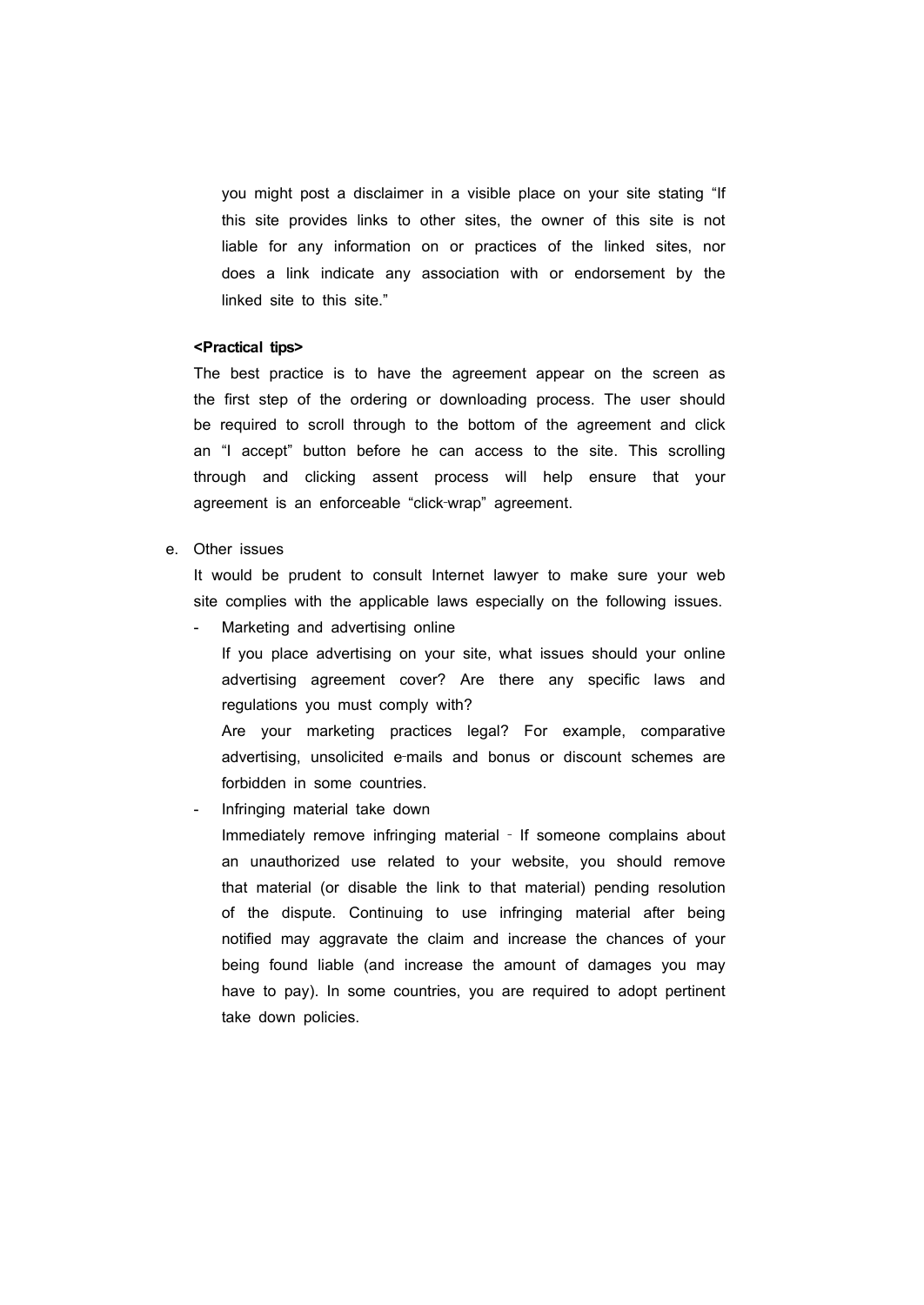# **LEARNING POINT 3: Choosing domain name**

## **1. Basics of domain name**

#### **(1) Introduction**

Every computer connected to the Internet must have a unique address, which is a rather complicated string of numbers called the IP (Internet Protocol) address. While computers readily understand such naming conventions, human users prefer an easier method of identification. The Domain Name System (DNS) was created to meet this need. It essentially has a database to link these numerical addresses on a one-to-one basis with unique mnemonic alphanumeric equivalents called Internet Domain Names.

## **(2) Two Parts in Domain Name**

- a. At the highest level is the top-level domain (TLD),
- b. The section with the business name is called the second-level domain (SLD).

TLDs are usually further divided into two categories: the generic top-level domains (gTLDs) and the country code top-level domains (ccTLDs). Domain names may be registered in either a gTLD or in a ccTLD.

| Two parts in a domain name          | Top-Level Domain                                                                                                                               |
|-------------------------------------|------------------------------------------------------------------------------------------------------------------------------------------------|
| $\bullet$<br>TLD<br>www.saomink.com | TLDs are usually further divided into two categories:<br>the generic top-level domains<br>qTLD<br>the country code top-level domains<br>ccTLD. |
| <b>SLD</b>                          | Second-Level Domain<br>the section with the business name                                                                                      |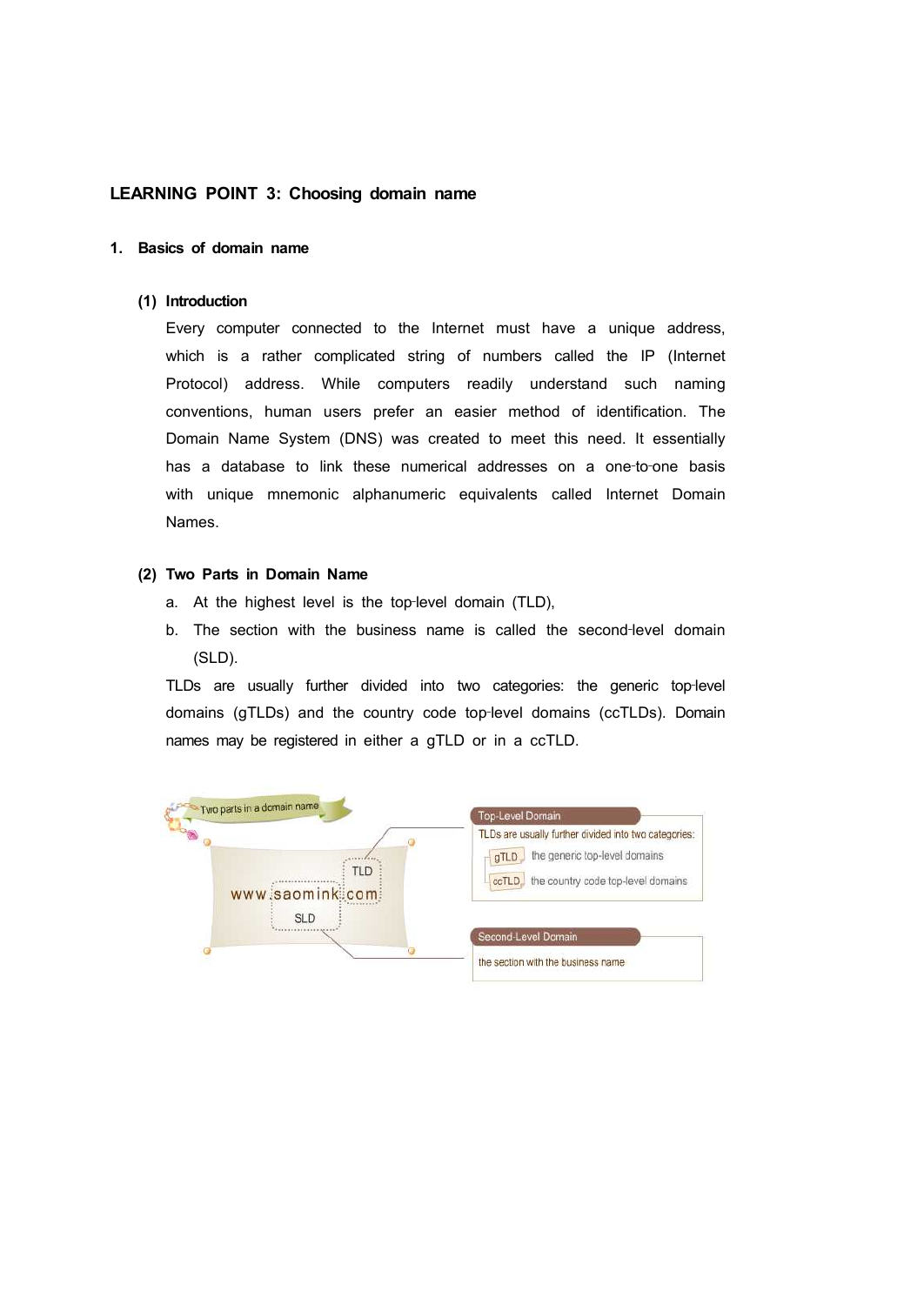## **2. How to choose domain name**

#### **(1) Choosing the Top**‐**level domain**

Some gTLDs are open, in the sense that there are no restrictions on who can register under them. These are .com, .info, .net and .org. For most profit-making businesses, offering goods or services on the Internet .com ("com" stands for commercial) is invariably the gTLD of choice. The .net gTLD is reserved for computer networks, but tends to be used for computer and Internet services as well. In principle, .org is for non-profit organizations, but it is sometimes used by profit-making businesses. Other gTLDs are restricted, in the sense that only entities meeting certain criteria may be registered under them, for example *.int* (for international organizations).

You may register a domain name under a ccTLD, which corresponds to a country, territory, or other geographic location and bears a two‐letter country code, for example *.kr* for the Republic of Korea (for registration services: http://www.nic.or.kr/). The rules and policies for acquiring domain names in the ccTLDs vary significantly from country to country. You should take a careful look at the terms and conditions under which a registrar is offering ccTLD registration services. (For more information about registering under a ccTLD, including a complete database of designated ccTLDs and registrars/ managers, visit *http://www.iana.org/cctld/cctld.htm*.)

Functionally, however, there is no distinction between the gTLDs and the ccTLDs. Even if ccTLDs are related to a physical space indicated by the national suffix, they generally provide exactly the same worldwide Internet access as gTLDs. For example, a user based in Australia can access the web page of a Korean SME with the *.kr* suffix and purchase products.

## **(2) Choosing a good Second**‐**level domain**

A good domain name should enable customers to find easily your business website on the Internet. What is a good domain name and how does one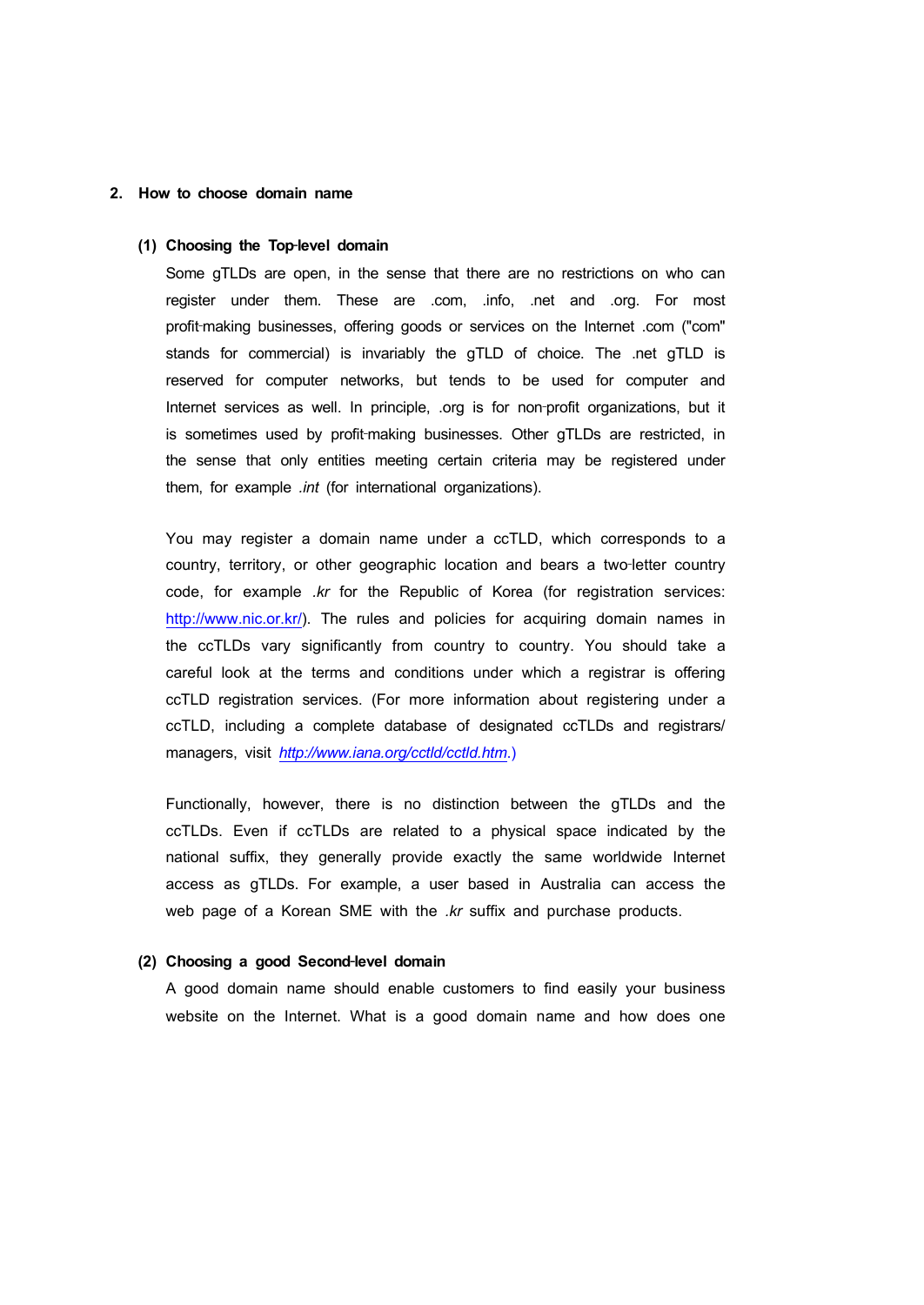create it? The following basic suggestions may help you:

- a. Select a domain name that is the same as or similar to your company's business or product name. A domain that is directly linked to your business or products will be easier to remember. If you own a known trademark, then using it as, or in a second level domain is a wise choice.
- b. Choose a second‐level domain that is distinctive of your business or products. Such a domain name may be more easily protected under trademark law.
- c. Never choose a domain name that is the trademark of another company. In most countries registration of another's trademark as a domain name is considered to be a violation of trademark rights. Various databases, such as the WIPO Trademark Database Portal (http://arbiter.wipo.int/trademark/index.html) may help in determining if a second-level domain being considered is a registered trademark.
- d. Avoid domain names that include controversial words such as geographical terms (e.g. Champagne, Beaujolais), names of famous people, names of generic drugs, names of international organizations, and trade names (e.g. name of another person's business).
- e. Suffix: Of all the TLDs, *.com* is generally considered to be the most valuable. It is the best known category around the world and the most sought after. Nevertheless, if you are a small company and you have a national market in mind, you may prefer a national TLD.
- f. Short domain names are generally the best as they are easier to pronounce, remember, spell, and type into a browser. Even though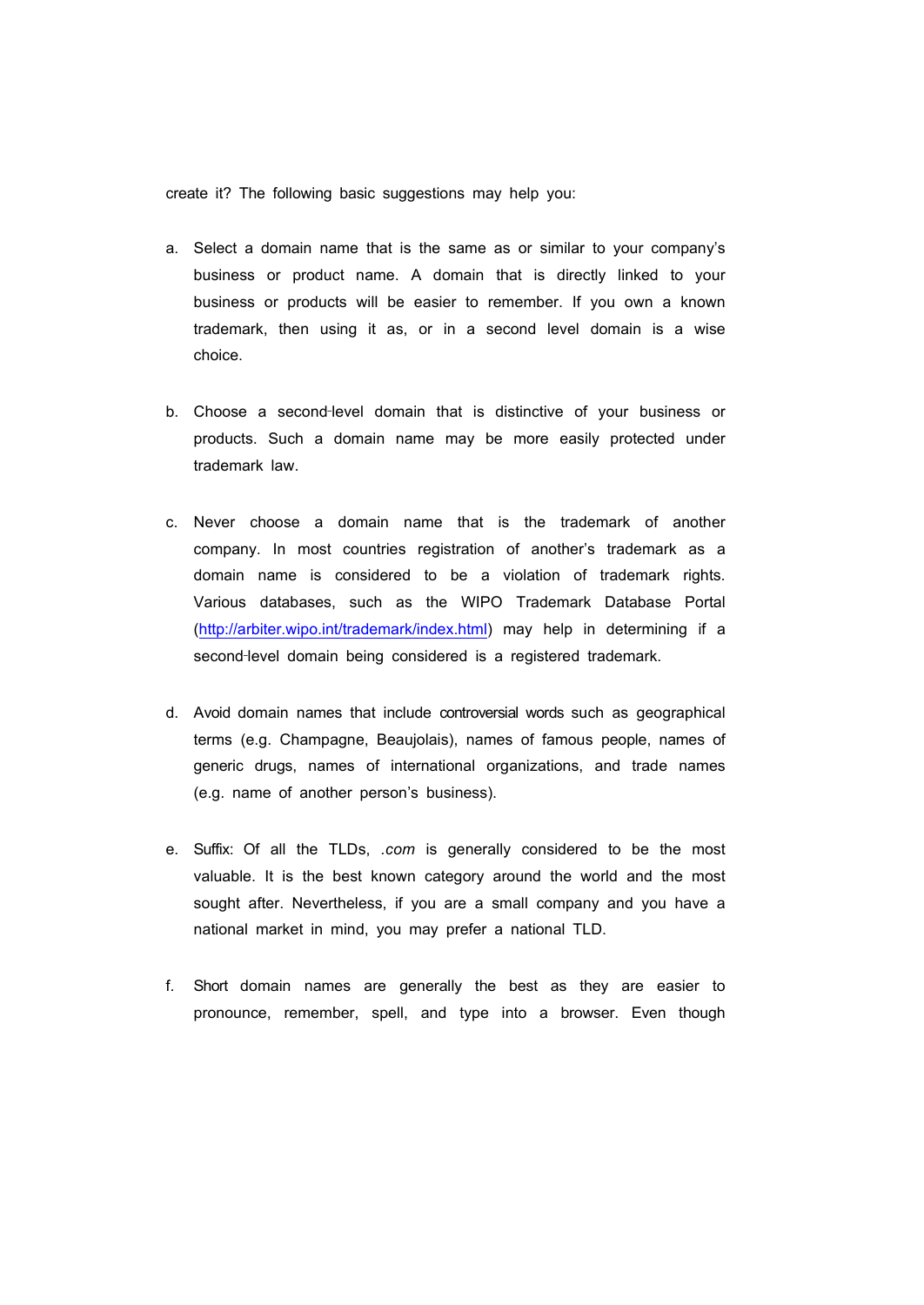domain names can have up to 67 characters, it is advisable to select shorter ones.

## **More Reference 3**‐**1: Trademark Concerns**

## Trademark vs. Domain name

The trademark and domain name systems are very different, but in certain situations the two may overlap with unpredictable consequences. This problematic overlap occurs when a trade name or trademark is used in or as a part of a second‐level domain name.

Two identical trademarks may happily coexist and be owned by different companies for identical products in separate geographical areas under relevant trademark laws. In fact, the trademark system allows for the registration and use of an identical or similar trademark for different classes of goods or services in the same geographical area or country, provided the trademark in question is not a well‐known trademark.

Example: The trademark LIFESAVERS for confectionery is owned in Australia by Nestle and in the United States by Nabisco; the trademark PETERS is a trademark for ice-cream owned by one company in western Australia, and, in the rest of Australia, by other companies. In contrast, the domain name system allows the use of one name by only one registrant. Unlike trademarks, domain names create a monopoly right on a name or word, independent of the goods or services the website offers. As domain names are generally registered on a first‐come, first served basis, the owner of a trademark may find that another person has registered a domain name that is the same as, or confusingly similar to his trademark.

Owners of certain types of trademarks may find that they are not permitted to register their trademarks as domain names in some countries because of applicable domain name policies that restrict registration of geographic names or generic/descriptive names. For example, in Spain, the trademark MADRID owned by a private publisher, and, in Italy, the trademark ROMA owned by an Italian newspaper, cannot be registered as ccTLDs (*www.madrid.es*; *www.roma.it*). Therefore, considering the diversity of naming rules amongst registrars of domain names, it is prudent to verify the rules of the national domain name registering authority before applying for registration of a domain name.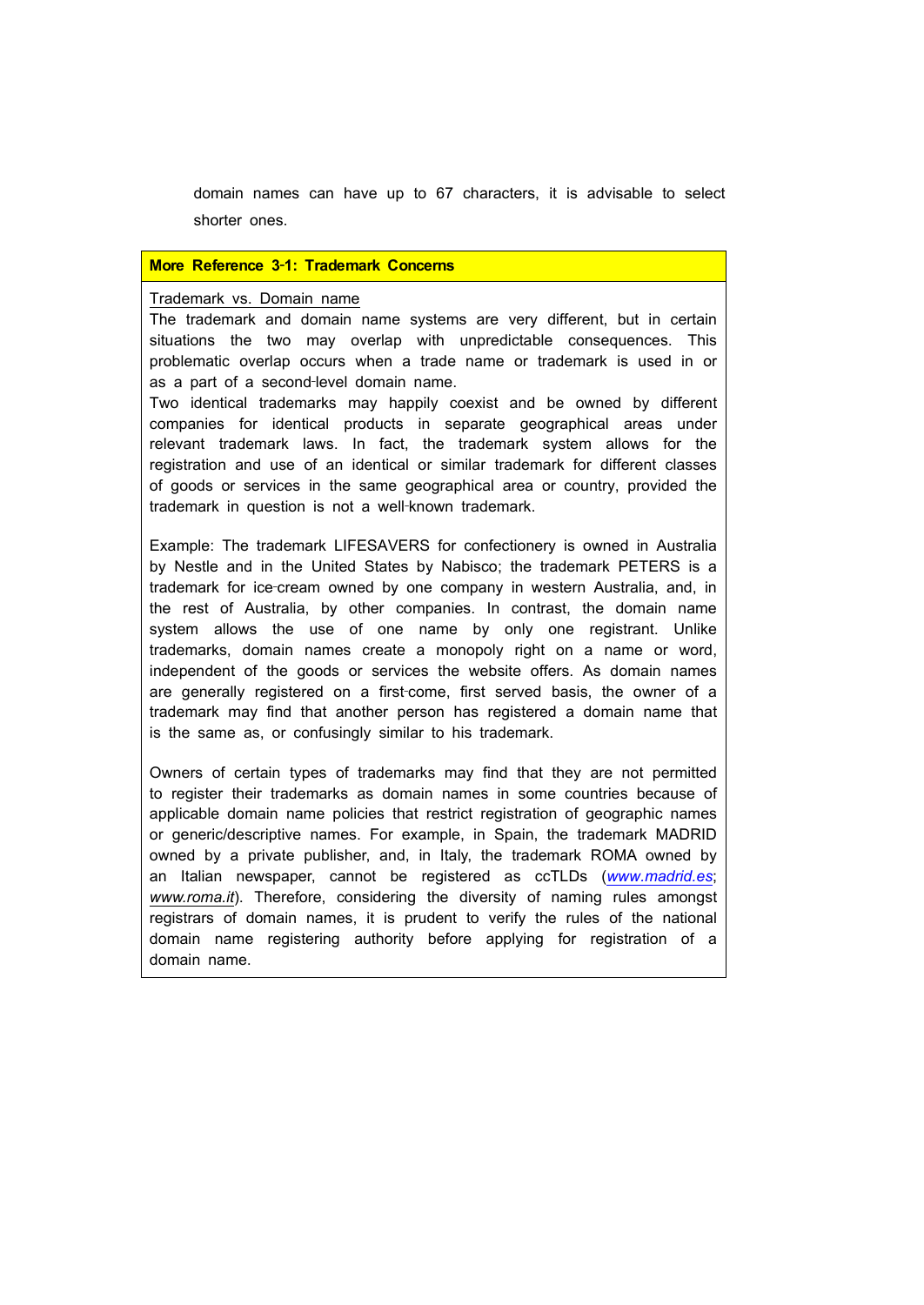# **3. Practical considerations**

#### **(1) Registration of Domain Name**

Anyone, whether an individual, organization, or company can register a domain name. Anyone who currently wants, or is thinking of acquiring, a distinctive, individual presence on the Internet should register a domain name.

Another important aspect of domain names is that their duration is unlimited. As with trademarks, you can hold a domain name for as long as you continue to pay the renewal or maintenance fee.

#### **(2) Exposure of the Domain Name**

Once you have registered a domain name, it is important to make the existence and content of your business' site visible so that you can attract visitors. A first step is to register the domain name with search engines, such as *www.yahoo.com, www.google.com,* and *www.altavista.com.* Search engines are specific tools that search web pages and documents all over the Internet for specified keywords or phrases and return a list of documents where the keywords or phrases can be found. Before registering the domain name with a search engine, one should understand the ranking system followed by different search engines.

## **4. UDRP : one of the Cybersquatting resolutions**

#### **(1) UDRP**

In order to protect trademark owners and legitimate domain name registrants, the Internet Corporation for Assigned Names and Numbers (ICANN), WIPO and national Internet authorities have put in place certain measures for the protection of the interests of trademark owners. On October 24, 1999, the ICANN Board adopted a set of Rules for Uniform Domain Name Dispute Resolution Policy (the UDRP Rules) setting out the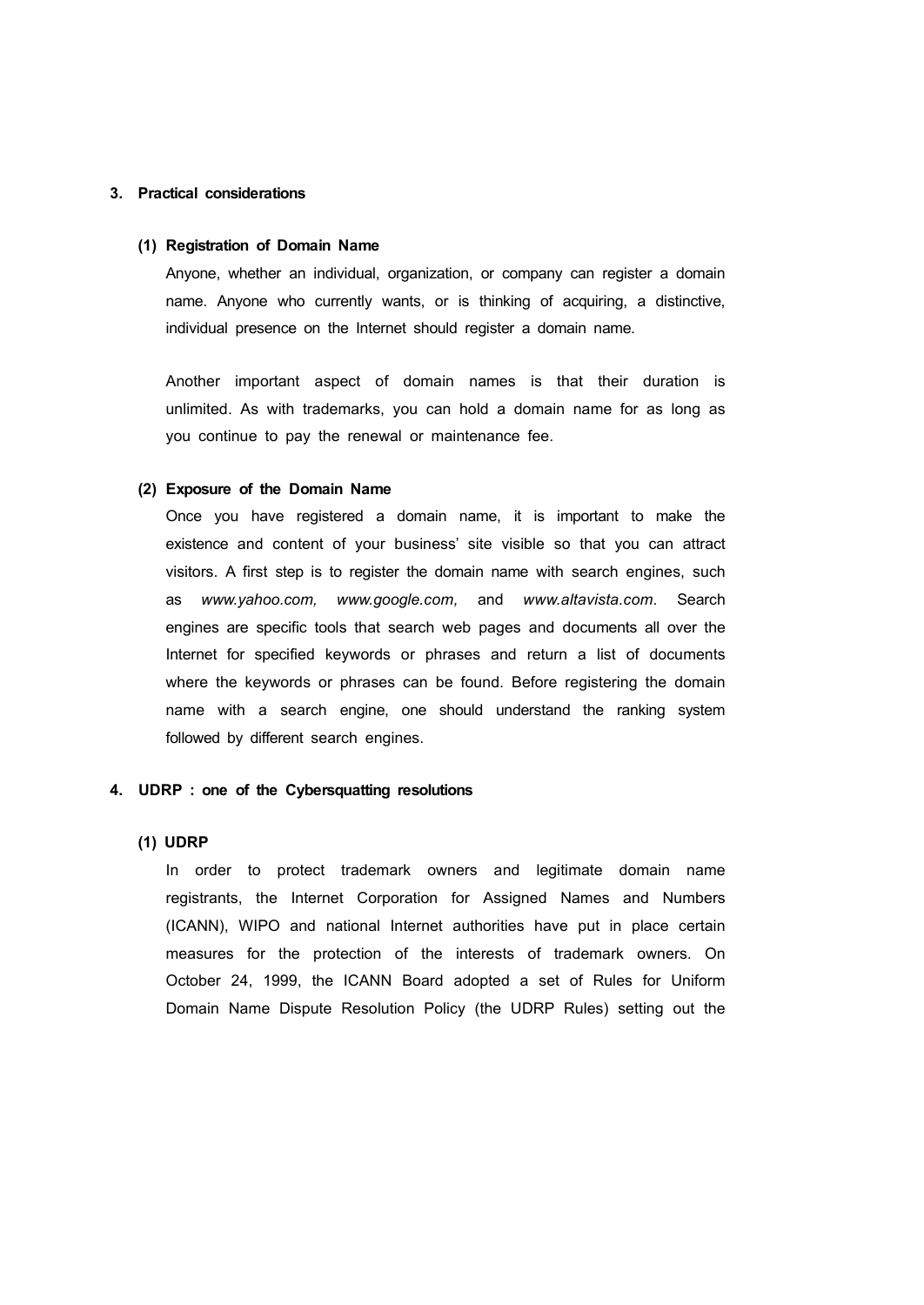procedures and other requirements for each stage of the dispute resolution administrative procedure. The procedure is administered by dispute resolution service providers accredited by ICANN. The WIPO Arbitration and Mediation Center (WIPO Center) is such a dispute resolution service provider.

#### **(2) Abusive registration criteria**

- a. The domain name is identical or confusingly similar to the trademark in question;
- b. The trademark owner has a right or a legitimate interest in the domain name, and the domain registrant does not; and
- c. The registrant registered or is using the domain in bad faith.

Many cases of cybersquatting (Cybersquatting means behavior that speculator registers others' trade name/mark with the intention of reselling it to them for huge amounts of money.) involving well-known marks and names have been solved by this procedure, in particular: *microsoft.org*, *juliaroberts.com*, and *sony.net*. Such procedure can be used solely for gTLDs and a few ccTLDs for which States have adopted the WIPO Uniform Dispute Resolution Policy. Other countries generally have other alternative dispute resolution procedures.

#### **More Reference 3**‐**2: UDRP procedure**

- 1. The filing of a Complaint with an ICANN‐accredited dispute resolution service provider chosen by the Complainant, such as the WIPO Center;
- 2. The filing of a Response by the person or entity against whom the Complaint was made;
- 3. The appointment by the chosen dispute resolution service provider of an Administrative Panel of one or three persons who will decide the dispute;
- 4. The issuance of the Administrative Panel's decision and the notification to all relevant parties; and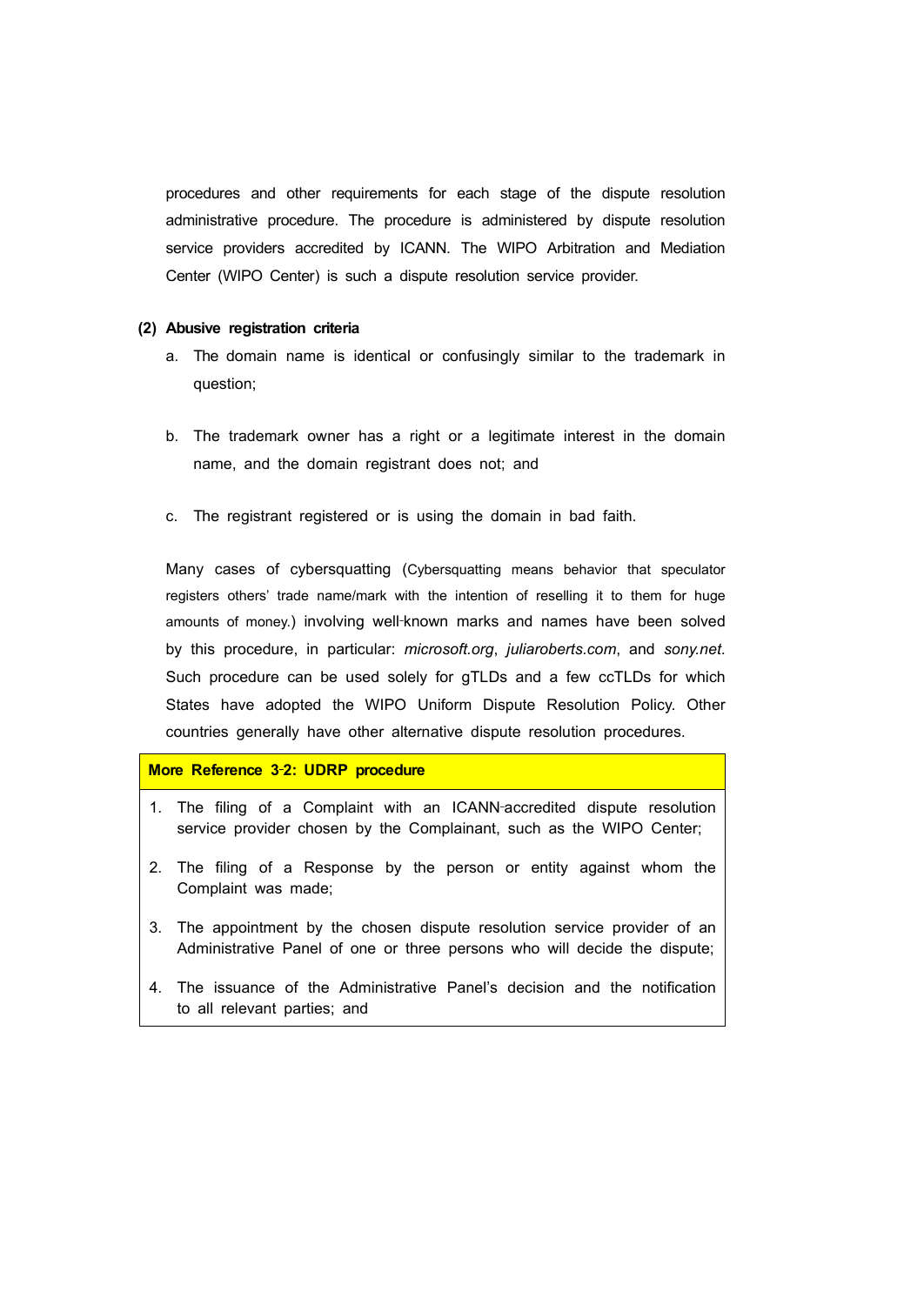5. The implementation of the Administrative Panel's decision by the registrar(s) concerned should there be a decision that the domain name(s) in question be cancelled or transferred.

## **LEARNING POINT 4: Protecting your website**

**1. What elements of your website can be protected**

Before we talk about protection measures, let's first have a look at what parts of a website can be protected by intellectual property (IP) rights. In fact, there are many elements in a website that can be protected by different types of IP. For example:

- (1) New technologies systems, search engines or other technical Internet tools may be protected by patents or utility models;
- (2) Software can be protected by copyright and/or patents;
- (3) Your website design is likely to be protected by copyright;
- (4) Creative website content, such as written material, photographs, graphics, music and videos, may be protected by copyright;
- (5) Databases can be protected by copyright or by *sui generis* database laws;
- (6) Business names, logos, product names, domain names and other signs posted on your website may be protected as trademarks;
- (7) Computer‐generated graphic symbols, screen displays, graphic user interfaces (GUIs) and even webpages may be protected by industrial design law;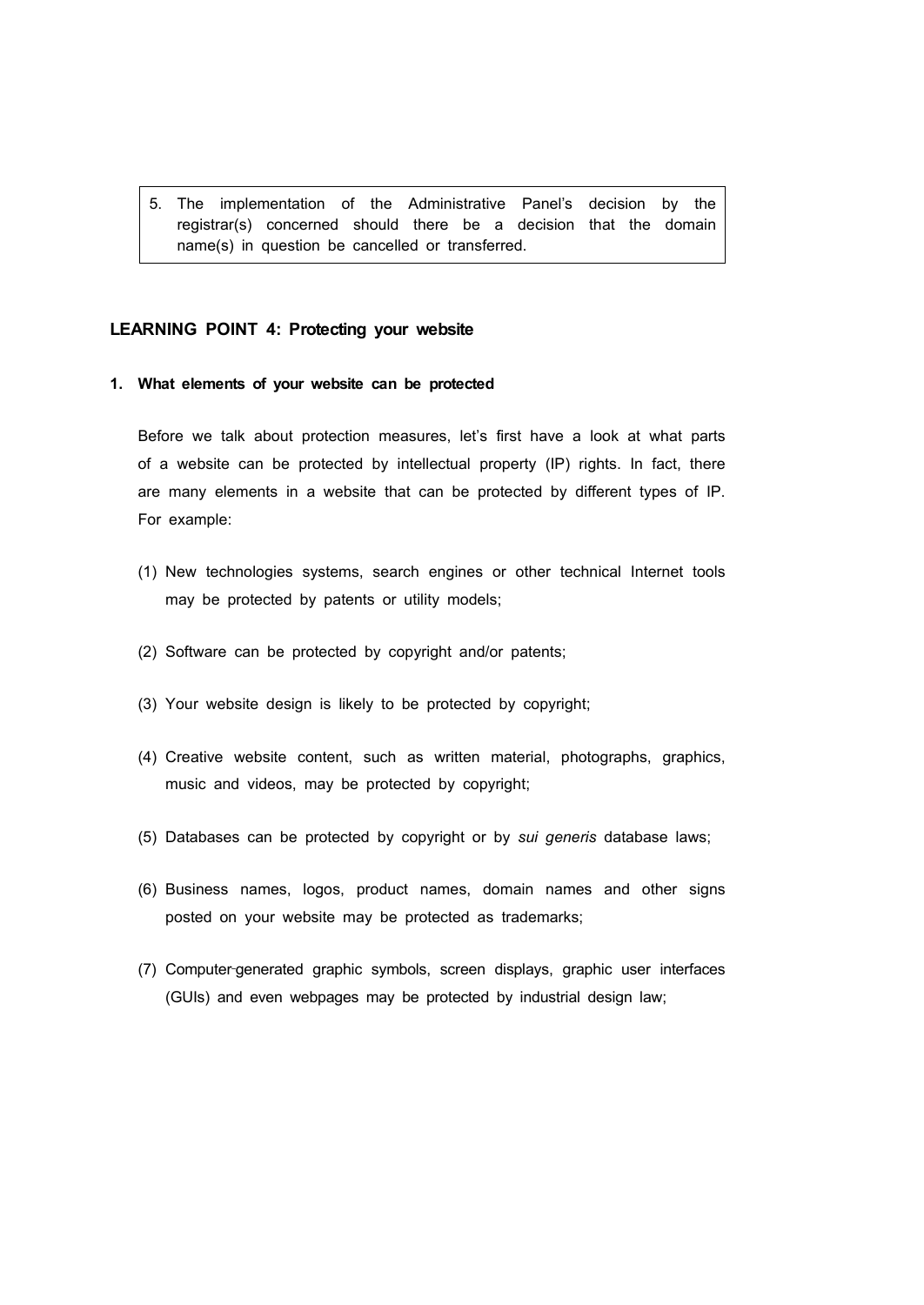(8) Hidden aspects of your website (such as confidential graphics, source code, object code, algorithms, programs or other technical descriptions, data flow charts, logic flow charts, user manuals, data structures, and database contents) can be protected by trade secret law.

| Type of protection          | Elements of your website     |                                                                                                                                                     |                                                                        |                                                                       |  |
|-----------------------------|------------------------------|-----------------------------------------------------------------------------------------------------------------------------------------------------|------------------------------------------------------------------------|-----------------------------------------------------------------------|--|
| Patent                      | New technological<br>systems |                                                                                                                                                     |                                                                        |                                                                       |  |
|                             |                              |                                                                                                                                                     | Website content                                                        | Software                                                              |  |
| Copyright                   | Database                     | Website<br>design                                                                                                                                   | Written material<br>Photographs<br>s<br>Graphics<br>• Music and videos |                                                                       |  |
| sui generis<br>Database law |                              |                                                                                                                                                     |                                                                        |                                                                       |  |
| Trademark                   | <b>Business</b><br>names     | Logos                                                                                                                                               | Product<br>Domain<br>name<br>names                                     | Other<br>posted signs                                                 |  |
| Industrial design           | Computer-generated;          |                                                                                                                                                     |                                                                        |                                                                       |  |
|                             | Graphic<br>symbols           | Screen<br>displays                                                                                                                                  | GUIS<br>(Graphic User Interfaces)                                      | Webpages                                                              |  |
| Trade secret                | Graphic<br>symbols           | Confidential graphics<br>· Data flow charts<br>Source code<br>" Logic flow charts<br>Object code<br>User manuals<br>Algorithms<br>• Data structures |                                                                        | " Database contents<br>Programs or<br>other technical<br>descriptions |  |

# **2. How to protect your website**

Some precautionary measures are necessary to protect a website from abusive use. These may include:

## **(1) Protecting your IP rights**

You should develop appropriate strategies to protect your IP from an early stage so as not to lose your legal rights in them. You should:

a. Register your trademarks;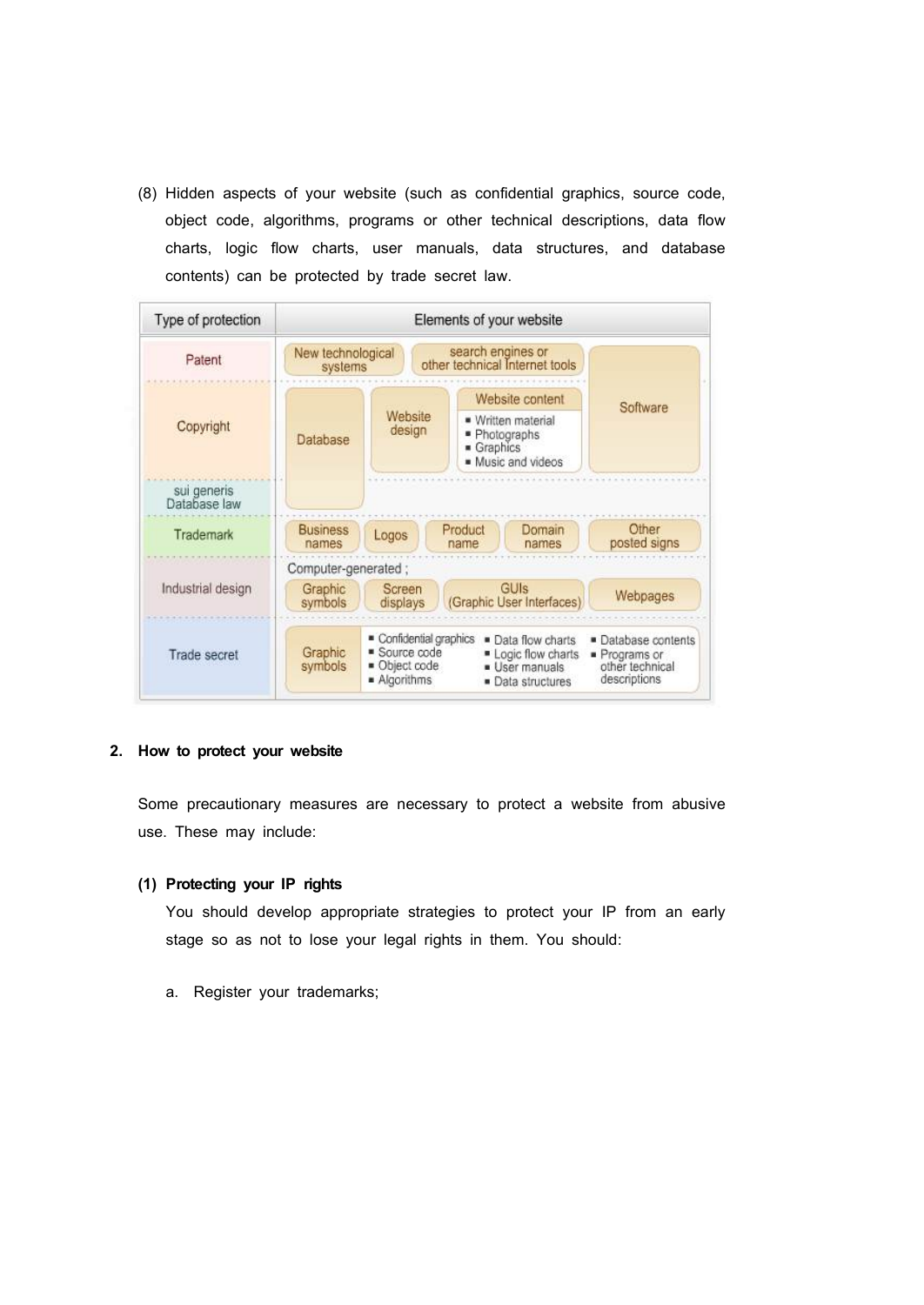- b. Register a domain name that is user-friendly and reflects the trademark, business name or character of your business. If your domain name can also be registered as a trademark, then it is advisable to do so. A trademark registration will:
	- strengthen your power to enforce your rights against anyone else who tries to use the name to market similar products and services; and
	- prevent someone else from registering the same name as a trademark.
- c. Register your website and copyright material with the national copyright office, in countries which provide this option;
- d. Think about patenting online business methods, in countries where such protection is available.

## **(2) Letting people know that the content is protected**

Many people assume that material on websites can be used freely. Remind them of your IP rights.

- a. Mark your trademarks with the trademark symbol ®, TM, SM or equivalent symbols.
- b. Use a copyright notice (the symbol © or the word "Copyright" or abbreviation "Copr."; the name of the copyright owner; and the year in which the work was first published) to alert the public that your copyright material is protected.
- c. Another option is to use watermarks that embed copyright information into the digital content itself. For example, a music file might be watermarked by using a few bits of some music samples to encode ownership information. Watermarks are useful to deter people from copying, and they can also aid in tracing a work online and proving theft.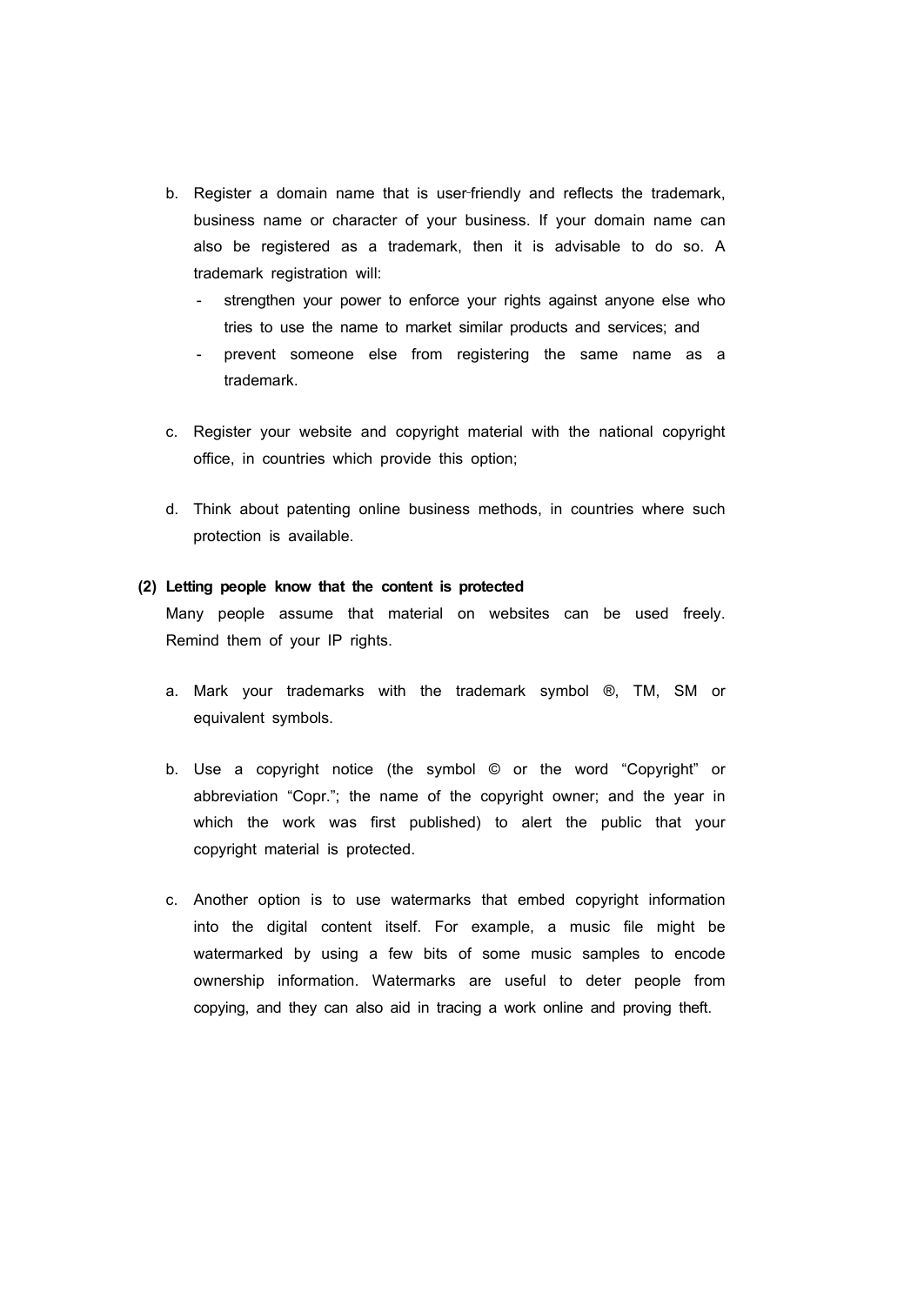d. Give notice to the public that your website or business method is patented. You can, for example, list at the bottom of your home page the patent numbers that apply to the website, along with the "patent" or "pat." label.

#### **(3) Letting people know what use they can make of the content**

Insert a copyright statement on every page of your website that spells out your business' terms on use of the page. Viewers would at least know

- a. what they can do with the page (for example, whether or not, and on what conditions, they are allowed to create links to the site, download and print material from the site); and
- b. who to contact to get a copyright clearance in relation to any material on your site.

#### **(4) Controlling access and use of your website content**

You may use technological protection measures, so that only those visitors who accept certain conditions upon the use of the works and/or have paid for such use, can have access to the works published on your website. The following techniques are commonly used:

- a. Online agreements are frequently used to grant visitors only a limited license to use content available on or through your website.
- b. Encryption is a technique of enciphering and deciphering. Typically, software products, phonograms and audiovisual works may include encryption to safeguard them from unlicensed use. When a customer downloads a content file, a special software contacts a clearinghouse to arrange payment, decrypts the file, and assigns an individual "key" ‐ such as a password ‐ to the customer for viewing or listening to the content.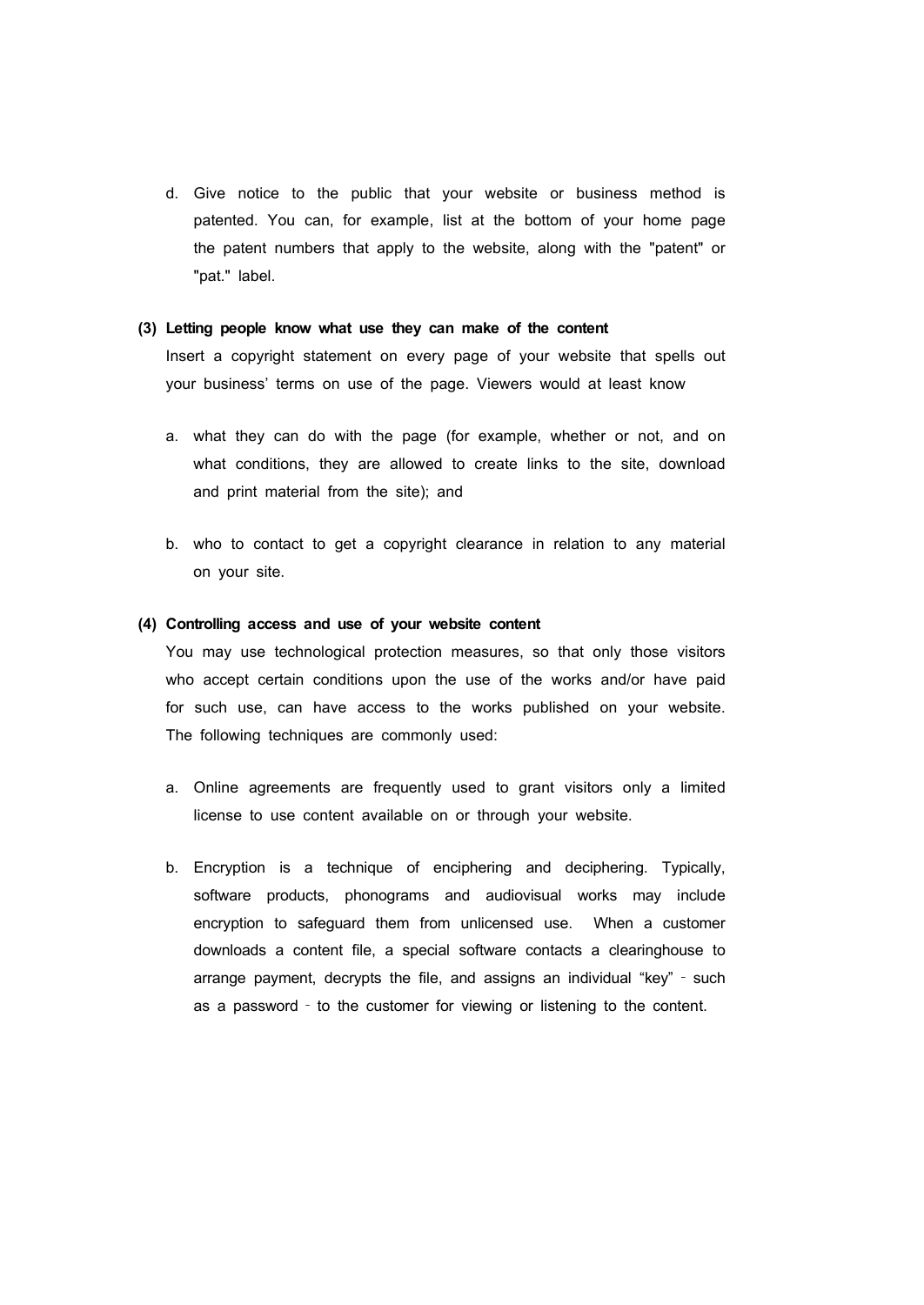- c. Access control or conditional access systems. In its simplest form, such systems check the identity of the user, the identities of the content files, and the privileges (reading, altering, executing, etc.) that each user has for each file.
- d. Releasing only versions of insufficient quality for the suspected misuses. For instance, you can post images on your website with sufficient detail to determine whether they would be useful, for example, in an advertising layout, but with insufficient detail and quality to allow reproduction in a magazine.

#### **(5) Detecting infringements of your website**

To find infringements, you may take random snippets of text from your site and search for the snippets using search engines like Google and Alltheweb. If you have unique graphics on your website and want to find out if anyone else is using them, enter the file name of your graphic into http://images.google.com. There exist also various technologies that may help you to find violators. They include "spider programs" that search the Internet for copies of your pages or graphics and illegal use of your trademarks; and "fingerprints", which are like hidden serial numbers which enable you to identify which customer broke his/her license agreement by supplying the property to other people.

## **3. Taking actions against violations**

When you find out that someone is infringing your copyright or trademark on his website, you should take the following steps:

(1) Make screen shots or prints of all relevant pages, and print the source code from the infringing website;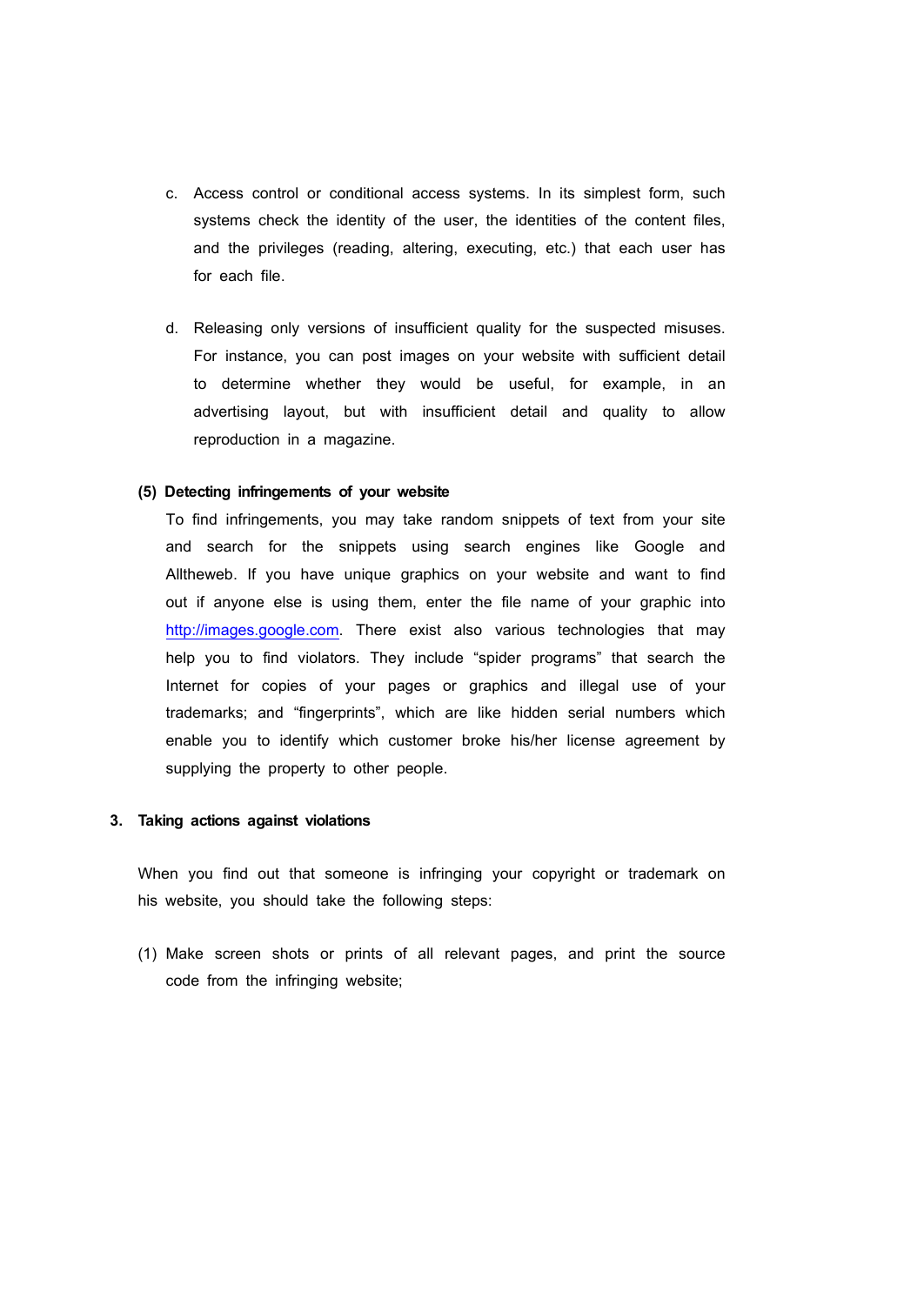- (2) Be sure you can prove that your website content is original and that you have owned it for a longer period of time than the infringing website;
- (3) Send a cease and desist letter to the owner of the infringing website asking to take your material off their website. An IP lawyer may help you to draft such a letter:
- (4) If the owner does not respond, you may (i) send a notice of infringement to any search engine where the infringing site is listed and demand that they remove any links to the infringing site; and (ii) send a notice of infringement to the website hosting company or internet service provider (ISP) and demand that the infringing site be removed from the server where it is hosted.

# **More Reference 4**‐**1: Patentability of Software in the USA**

In the last decade or so, most developed countries have permitted patenting of software and computer implemented inventions, although to varying degrees. As a result, in many countries there has been a sudden surge of patent applications for protecting software, e-commerce and Internet technologies. Also, some recent court decisions in the United States of America have put to rest any doubts about patentability of business methods. In the U. S., this has triggered a flood of new patent applications in the areas of business management, finance and accounting, particularly for computerized methods for these types of functions. So, software developers and businesses in e-commerce, as well as providers of banking, financial and insurance services, are now at increased risk of inadvertent patent infringement.

In 1996, when the U.S. Patent Office issued guidelines for software patent applications, it represented a major new pro-patent step. Amongst other things, these guidelines clarified that software that demonstrably controls or configures some computer hardware is patentable, regardless of whether it includes significant mathematical processes.

Further, in the U. S. patent protection is available for data structures in combination with some form of computer readable memory. Furthermore, for software patents, the written description requirement is generally met by an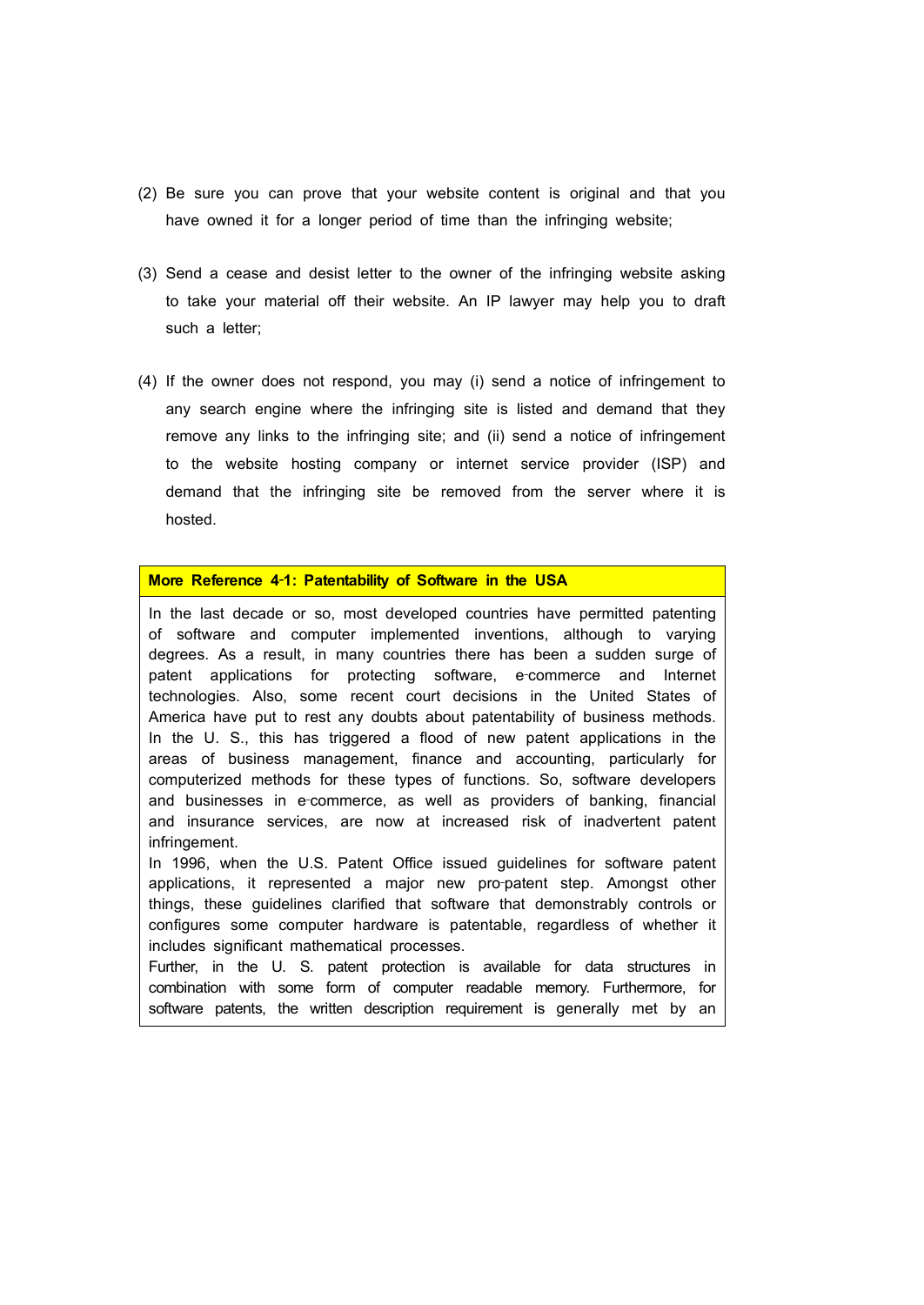ordinary language description of the software functionality, that is, source code of the software does not require to be revealed in the patent application.

As a result, especially in the U.S., the range of subject matter excluded from the purview Not necessary of patents has been narrowed down to include only a scientific principle, laws of nature, natural phenomenon, abstract idea or mental steps.



## **More Reference 4**‐**2: Watermarking**

Watermarking is a technique to insert copyright notices or other verification messages (in the form of a pattern of bits) into digital images, audio clips, video and documents that identifies the file's copyright information.

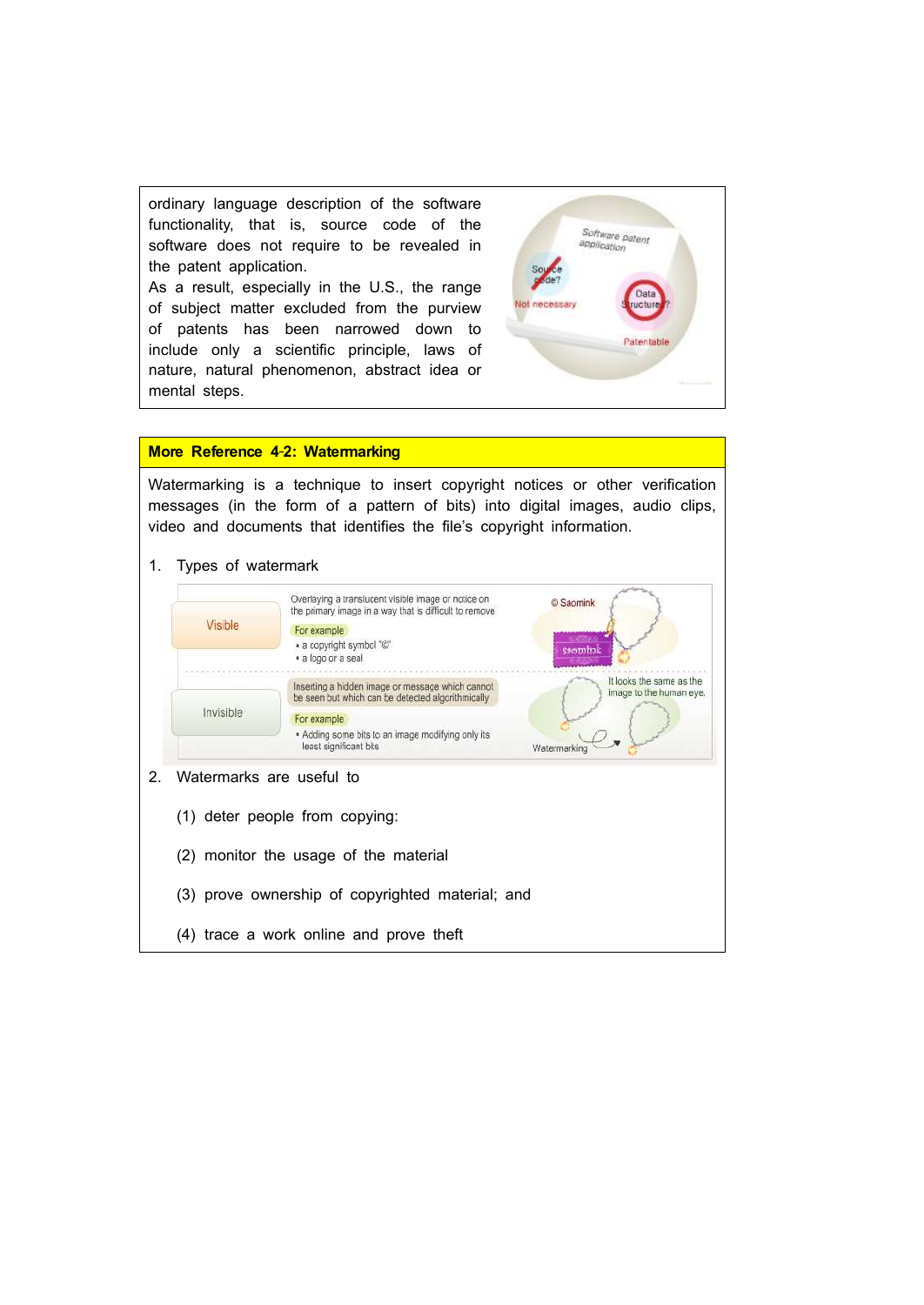# **QUIZ**

#### **Q1. Identify the incorrect statement:**

- 1) In most countries registration of another's trademark as a domain name is considered to be a violation of trademark rights.
- 2) You have to be a US company or resident to register a .com, .net or .org domain name.
- 3) Two companies can own and use the same trademark, but only one company can own a particular domain name. Domain names are unique.
- 4) Domain names are a substitute for IP addresses.

Answer : 2)

Anyone can register a domain name under any of the .com, .net or .org top domains. You don't have to be a US citizen or resident, and you don't have to be registering on behalf of a company either.

## **Q2. Identify the incorrect statement:**

- 1) Cybersquatting is the pre-emptive registration of trademarks by third parties as domain names. Cybersquatters exploit the first-come, first-served nature of the domain name registration system to register names of trademarks, famous people or businesses with which they have no connection.
- 2) The Uniform Domain Name Dispute Resolution Policy (UDRP) is a mandatory administrative procedure for speedy, low-cost resolution of all domain names disputes.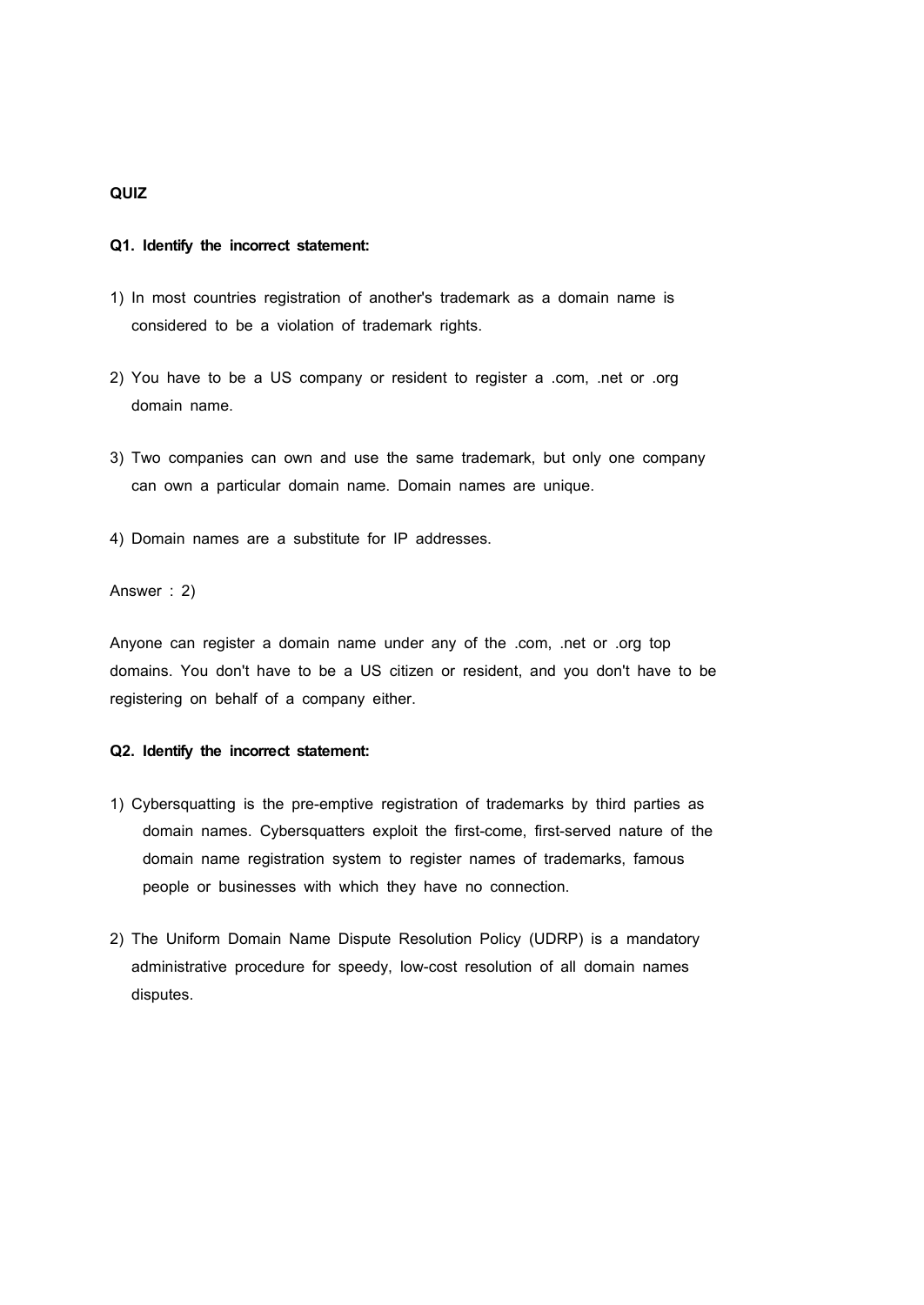- 3) There are no monetary damages applied in UDRP domain name disputes, and no injunctive relief is available. Under the UDRP the panelist can only decide to transfer or cancel the domain name(s), or deny the complaint.
- 4) The accredited domain name registrars which have agreed to abide by the UDRP - implement a decision after a period of ten days, unless the decision is appealed in court in that time.

## Answer : 2)

The UDRP established an administrative procedure for speedy, low-cost resolution of disputes between trademarks and domain names. However, the UDRP procedure can only be used in the following cases:

The UDRP applies only to the global top-level domains, to domain name ownership disputes that involve trademarks, in cases where there is bad faith registration and the panel decisions are mandatory in the sense that accredited registrars are bound to take the necessary steps to enforce a decision, such as transferring the name concerned. The parties, however, retain the option to take the dispute to a court of competent jurisdiction for independent resolution.

## **Q3. Identify the incorrect statement:**

- 1) If you want to upload on your website works created by someone else and whose copyright has not expired, you usually need a written permission from the copyright owner.
- 2) If you want to post a photo of a painting on your website, then, in addition to the authorization of the copyright owner of the photograph (usually the photographer), you may also need separate permission from the painter to use the painting depicted in the photograph.